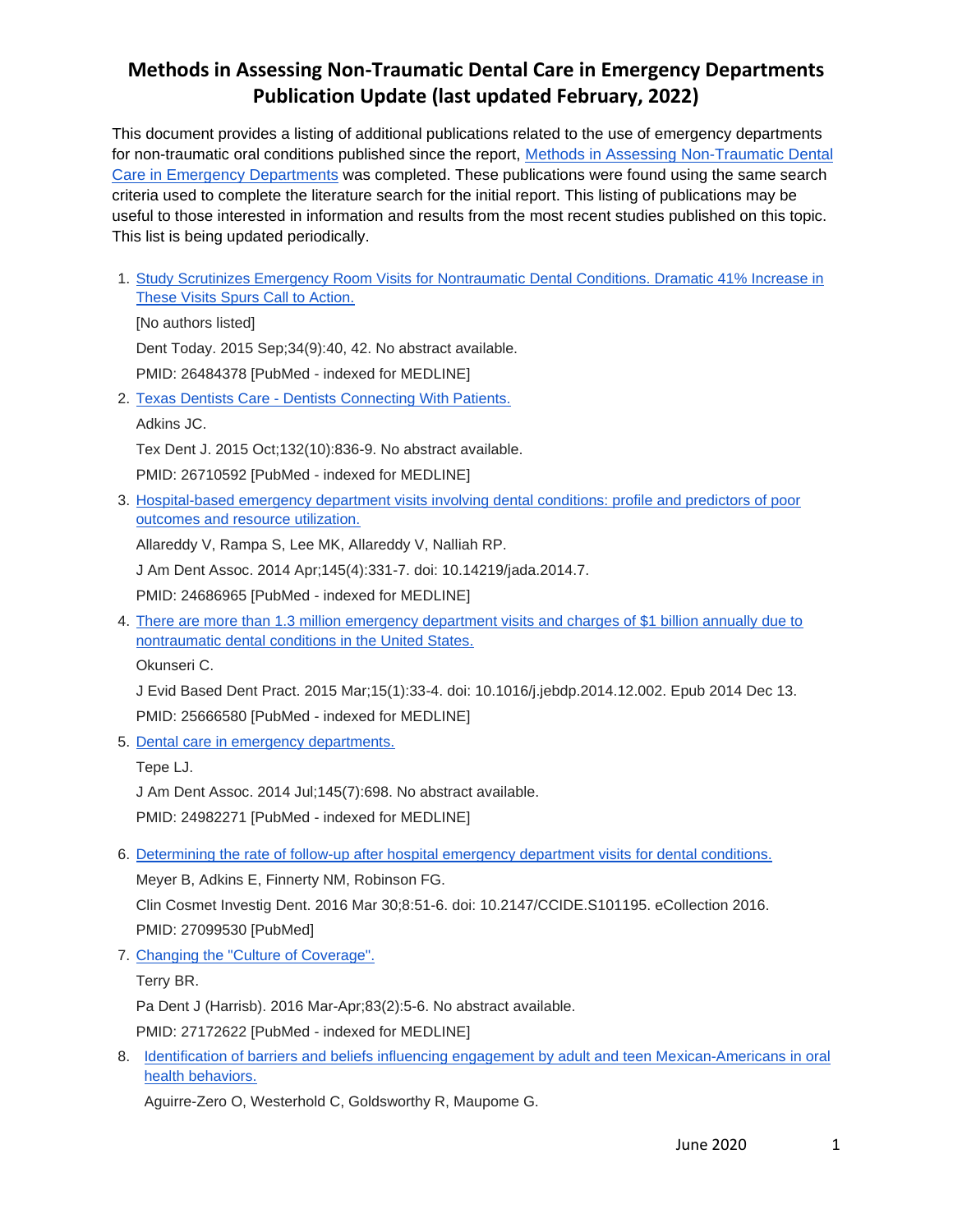Community Dent Health. 2016 Mar;33(1):44-7. PMID: 27149773 [PubMed - indexed for MEDLINE]

- 9. [Prescription of opioid analgesics for nontraumatic dental conditions in emergency departments.](http://www.ncbi.nlm.nih.gov/pubmed/26471416) Okunseri C, Dionne RA, Gordon SM, Okunseri E, Szabo A. Drug Alcohol Depend. 2015 Nov 1;156:261-6. doi: 10.1016/j.drugalcdep.2015.09.023. Epub 2015 Sep 28. PMID: 26471416 [PubMed - indexed for MEDLINE]
- 10. [Who attends a Children's Hospital Emergency Department for dental reasons? A two-step cluster](http://www.ncbi.nlm.nih.gov/pubmed/27681206)  [analysis approach.](http://www.ncbi.nlm.nih.gov/pubmed/27681206)

Marshman Z, Broomhead T, Rodd HD, Jones K, Burke D, Baker SR. Community Dent Oral Epidemiol. 2016 Sep 28. doi: 10.1111/cdoe.12258. [Epub ahead of print] PMID: 27681206 [PubMed - as supplied by publisher]

- 11. [Evaluation of job satisfaction and working atmosphere of dental nurses in Germany.](http://www.ncbi.nlm.nih.gov/pubmed/26190277) Goetz K, Hasse P, Campbell SM, Berger S, Dörfer CE, Hahn K, Szecsenyi J. Community Dent Oral Epidemiol. 2016 Feb;44(1):24-31. doi: 10.1111/cdoe.12186. PMID: 26190277 [PubMed - indexed for MEDLINE]
- 12. [The impact of insurance instability on health service utilization: does non-metropolitan residence make a](http://www.ncbi.nlm.nih.gov/pubmed/25040420)  [difference?](http://www.ncbi.nlm.nih.gov/pubmed/25040420)

Fields BE, Bell JF, Moyce S, Bigbee JL.

J Rural Health. 2015 Winter;31(1):27-34. doi: 10.1111/jrh.12077.

PMID: 25040420 [PubMed - indexed for MEDLINE]

13. [The accuracy of International Classification of Diseases coding for dental problems not associated with](http://www.ncbi.nlm.nih.gov/pubmed/26223987)  [trauma in a hospital emergency department.](http://www.ncbi.nlm.nih.gov/pubmed/26223987)

Figueiredo RL, Singhal S, Dempster L, Hwang SW, Quinonez C.

J Public Health Dent. 2015 Fall;75(4):343-7. doi: 10.1111/jphd.12115.

PMID: 26223987 [PubMed - indexed for MEDLINE]

14. [Eliminating Medicaid adult dental coverage in California led to increased dental emergency visits and](http://www.ncbi.nlm.nih.gov/pubmed/25941275)  [associated costs.](http://www.ncbi.nlm.nih.gov/pubmed/25941275)

Singhal A, Caplan DJ, Jones MP, Momany ET, Kuthy RA, Buresh CT, Isman R, Damiano PC. Health Aff (Millwood). 2015 May;34(5):749-56. doi: 10.1377/hlthaff.2014.1358. PMID: 25941275 [PubMed - indexed for MEDLINE]

15. [Navigating Veronika: how access, knowledge, and attitudes shaped my sister's care.](http://www.ncbi.nlm.nih.gov/pubmed/25646115) Piatt E.

Health Aff (Millwood). 2015 Feb;34(2):350-3. doi: 10.1377/hlthaff.2014.0660. No abstract available. PMID: 25646115 [PubMed - indexed for MEDLINE]

- 16. [Epidemiology and outcomes of dental trauma cases from an urban pediatric emergency department.](http://www.ncbi.nlm.nih.gov/pubmed/25425231) Ritwik P, Massey C, Hagan J. Dent Traumatol. 2015 Apr;31(2):97-102. doi: 10.1111/edt.12148. PMID: 25425231 [PubMed - indexed for MEDLINE]
- 17. Visits to US emergency departments by 20- [to 29-year-olds with toothache during 2001-2010.](http://www.ncbi.nlm.nih.gov/pubmed/25925521)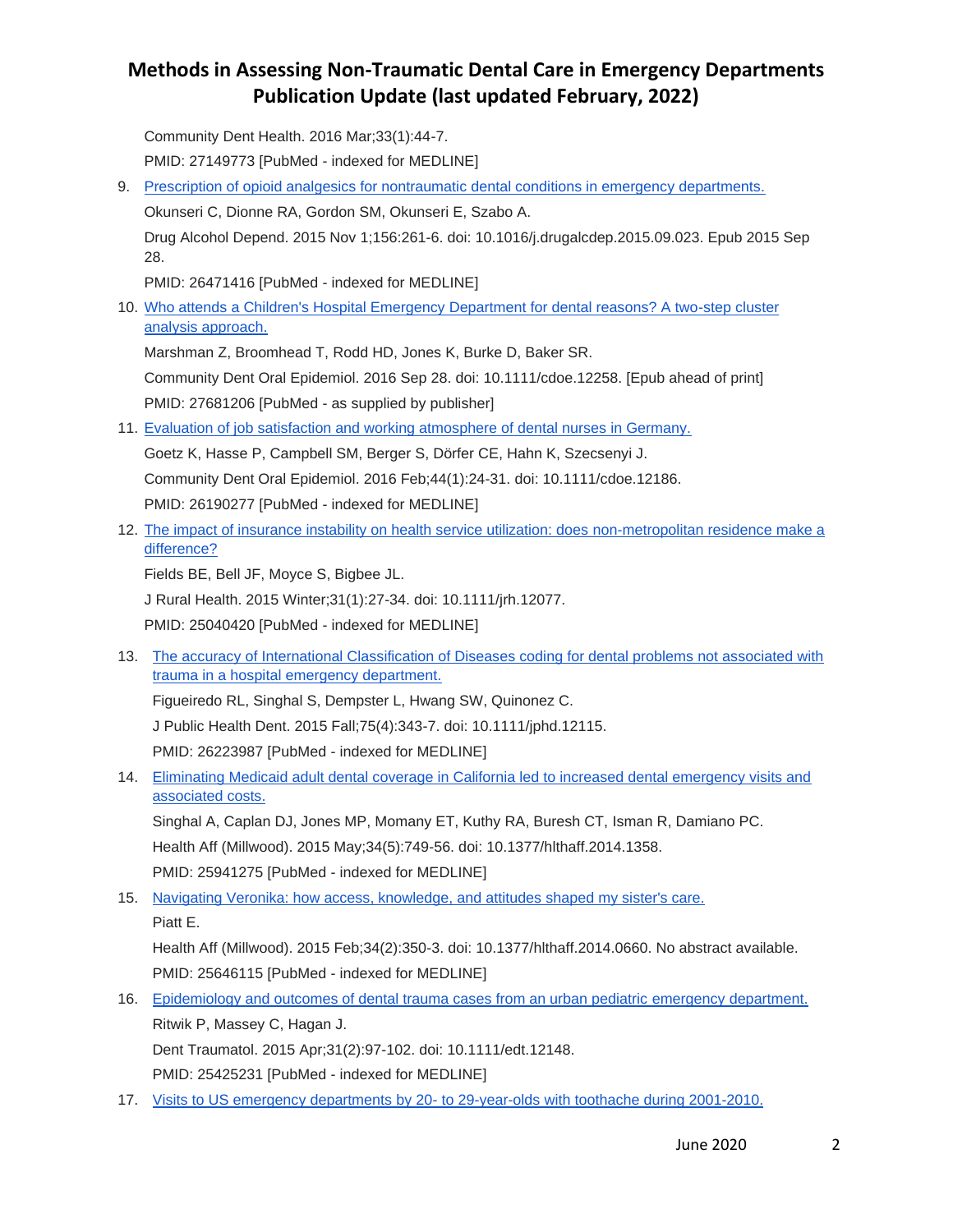Lewis CW, McKinney CM, Lee HH, Melbye ML, Rue TC. J Am Dent Assoc. 2015 May;146(5):295-302.e2. doi: 10.1016/j.adaj.2015.01.013. PMID: 25925521 [PubMed - indexed for MEDLINE] **Free PMC Article** 18. [A New Strategy to Evaluate Technical Efficiency in Hospitals Using Homogeneous Groups of Casemix :](http://www.ncbi.nlm.nih.gov/pubmed/26880102)  [How to Evaluate When There is Not DRGs?](http://www.ncbi.nlm.nih.gov/pubmed/26880102) Villalobos-Cid M, Chacón M, Zitko P, Instroza-Ponta M. J Med Syst. 2016 Apr;40(4):103. doi: 10.1007/s10916-016-0458-9. PMID: 26880102 [PubMed - indexed for MEDLINE] 19. [Patterns of emergency department use for dental and oral health care: implications for dental and](http://www.ncbi.nlm.nih.gov/pubmed/25994552)  [medical care coordination.](http://www.ncbi.nlm.nih.gov/pubmed/25994552) DeLia D, Lloyd K, Feldman CA, Cantor JC. J Public Health Dent. 2016 Winter;76(1):1-8. doi: 10.1111/jphd.12103. PMID: 25994552 [PubMed - indexed for MEDLINE] 20. [Dental problems account for one in 140 emergency department visits.](http://www.ncbi.nlm.nih.gov/pubmed/28069572) Mayor S. BMJ. 2017 Jan 8;356:j98. doi: 10.1136/bmj.j98. No abstract available. PMID: 28069572 [PubMed - in process] 21. [Dental Procedures.](http://www.ncbi.nlm.nih.gov/pubmed/27482994) Ramponi DR. Adv Emerg Nurs J. 2016 Jul-Sep;38(3):228-32. doi: 10.1097/TME.0000000000000115. PMID: 27482994 [PubMed - indexed for MEDLINE] 22. [Medicaid dental coverage alone may not lower rates of dental emergency department visits.](http://www.ncbi.nlm.nih.gov/pubmed/26240249) Fingar KR, Smith MW, Davies S, McDonald KM, Stocks C, Raven MC. Health Aff (Millwood). 2015 Aug;34(8):1349-57. doi: 10.1377/hlthaff.2015.0223. PMID: 26240249 [PubMed - indexed for MEDLINE] 23. [A survey of dental school's emergency departments in Ireland and the UK: provision of undergraduate](http://www.ncbi.nlm.nih.gov/pubmed/26067892)  [teaching and emergency care.](http://www.ncbi.nlm.nih.gov/pubmed/26067892) Anderson S, Nunn J, Stassen LF, McLoughlin J. Br Dent J. 2015 Jul;218(12):E17. doi: 10.1038/sj.bdj.2015.436.

PMID: 26067892 [PubMed - indexed for MEDLINE] **Free PMC Article**

24. [Patient attendance at a UK dental hospital emergency clinic.](http://www.ncbi.nlm.nih.gov/pubmed/26611303)

Nayee S, Kutty S, Akintola D. Br Dent J. 2015 Nov 27;219(10):485-8. doi: 10.1038/sj.bdj.2015.883. PMID: 26611303 [PubMed - indexed for MEDLINE]

- 25. [Dental care after an emergency department visit for dental problems among adults enrolled in Medicaid.](http://www.ncbi.nlm.nih.gov/pubmed/26562729) Singhal A, Momany ET, Jones MP, Caplan DJ, Kuthy RA, Buresh CT, Damiano PC. J Am Dent Assoc. 2016 Feb;147(2):111-9. doi: 10.1016/j.adaj.2015.08.012. PMID: 26562729 [PubMed - indexed for MEDLINE]
- 26. [A 2-year retrospective study of pediatric dental emergency visits at a hospital emergency center in](http://www.ncbi.nlm.nih.gov/pubmed/27621123)  [Taiwan.](http://www.ncbi.nlm.nih.gov/pubmed/27621123)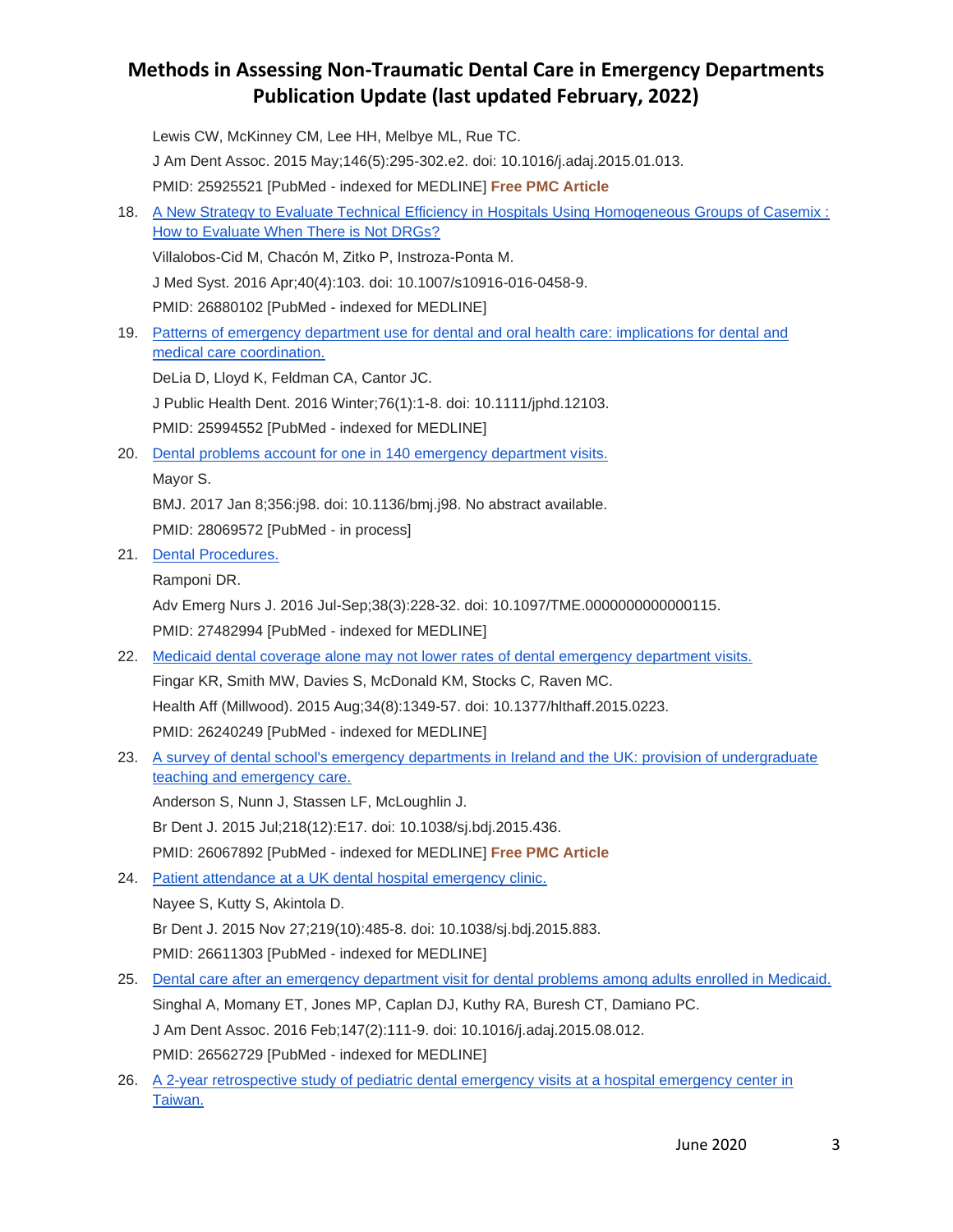Jung CP, Tsai AI, Chen CM. Biomed J. 2016 Jun;39(3):207-13. doi: 10.1016/j.bj.2016.06.004. Epub 2016 Aug 9. PMID: 27621123 [PubMed - indexed for MEDLINE] **Free Article**

- 27. [Dental Trauma in a Pediatric Emergency Department Referral Center.](http://www.ncbi.nlm.nih.gov/pubmed/27898626) Hall E, Hickey P, Nguyen-Tran T, Louie J. Pediatr Emerg Care. 2016 Dec;32(12):823-826. PMID: 27898626 [PubMed - indexed for MEDLINE]
- 28. [Spending on Children's Personal Health Care in the United States, 1996-2013.](http://www.ncbi.nlm.nih.gov/pubmed/28027344) Bui AL, Dieleman JL, Hamavid H, Birger M, Chapin A, Duber HC, Horst C, Reynolds A, Squires E, Chung PJ, Murray CJ. JAMA Pediatr. 2017 Feb 1;171(2):181-189. doi: 10.1001/jamapediatrics.2016.4086.

PMID: 28027344 [PubMed - indexed for MEDLINE]

29. [Dental-Related Use of Hospital Emergency Departments by Hispanics and Non-Hispanics in Florida.](http://www.ncbi.nlm.nih.gov/pubmed/28661817) Serna CA, Arevalo O, Tomar SL. Am J Public Health. 2017 May;107(S1):S88-S93. doi: 10.2105/AJPH.2017.303746.

PMID: 28661817 [PubMed - indexed for MEDLINE] **Free PMC Article**

30. Racial Disparities in Emergency Department Utilization for Dental/Oral Health-Related Conditions in [Maryland.](http://www.ncbi.nlm.nih.gov/pubmed/28770189)

Chalmers NI.

Front Public Health. 2017 Jul 18;5:164. doi: 10.3389/fpubh.2017.00164. eCollection 2017. PMID: 28770189 [PubMed]

31. [Trends in dental-related emergency department visits in the State of California from 2005 to 2011.](http://www.ncbi.nlm.nih.gov/pubmed/27515432) Rampa S, Wilson FA, Allareddy V.

Oral Surg Oral Med Oral Pathol Oral Radiol. 2016 Oct;122(4):426-33. doi: 10.1016/j.oooo.2016.05.003. Epub 2016 May 24.

PMID: 27515432 [PubMed - indexed for MEDLINE]

32. [Estimates of Hospital Based Emergency Department Visits due to Dental Implant Failures in the United](http://www.ncbi.nlm.nih.gov/pubmed/27449833)  [States.](http://www.ncbi.nlm.nih.gov/pubmed/27449833)

Elangovan S, Allareddy V.

J Evid Based Dent Pract. 2016 Jun;16(2):81-5. doi: 10.1016/j.jebdp.2014.10.012. Epub 2016 Jan 30. PMID: 27449833 [PubMed - indexed for MEDLINE]

33. [Dental pain in the medical emergency department: a cross-sectional study.](http://www.ncbi.nlm.nih.gov/pubmed/27896841)

Currie CC, Stone SJ, Connolly J, Durham J.

J Oral Rehabil. 2017 Feb;44(2):105-111. doi: 10.1111/joor.12462. Epub 2016 Dec 16.

PMID: 27896841 [PubMed - indexed for MEDLINE]

34. [The 1% of emergency room visits for non-traumatic dental conditions in British Columbia:](http://www.ncbi.nlm.nih.gov/pubmed/28910250)  [Misconceptions about the numbers.](http://www.ncbi.nlm.nih.gov/pubmed/28910250)

Brondani M, Ahmad SH.

Can J Public Health. 2017 Sep 14;108(3):e279-e281. doi: 10.17269/cjph.108.5915.

PMID: 28910250 [PubMed - indexed for MEDLINE]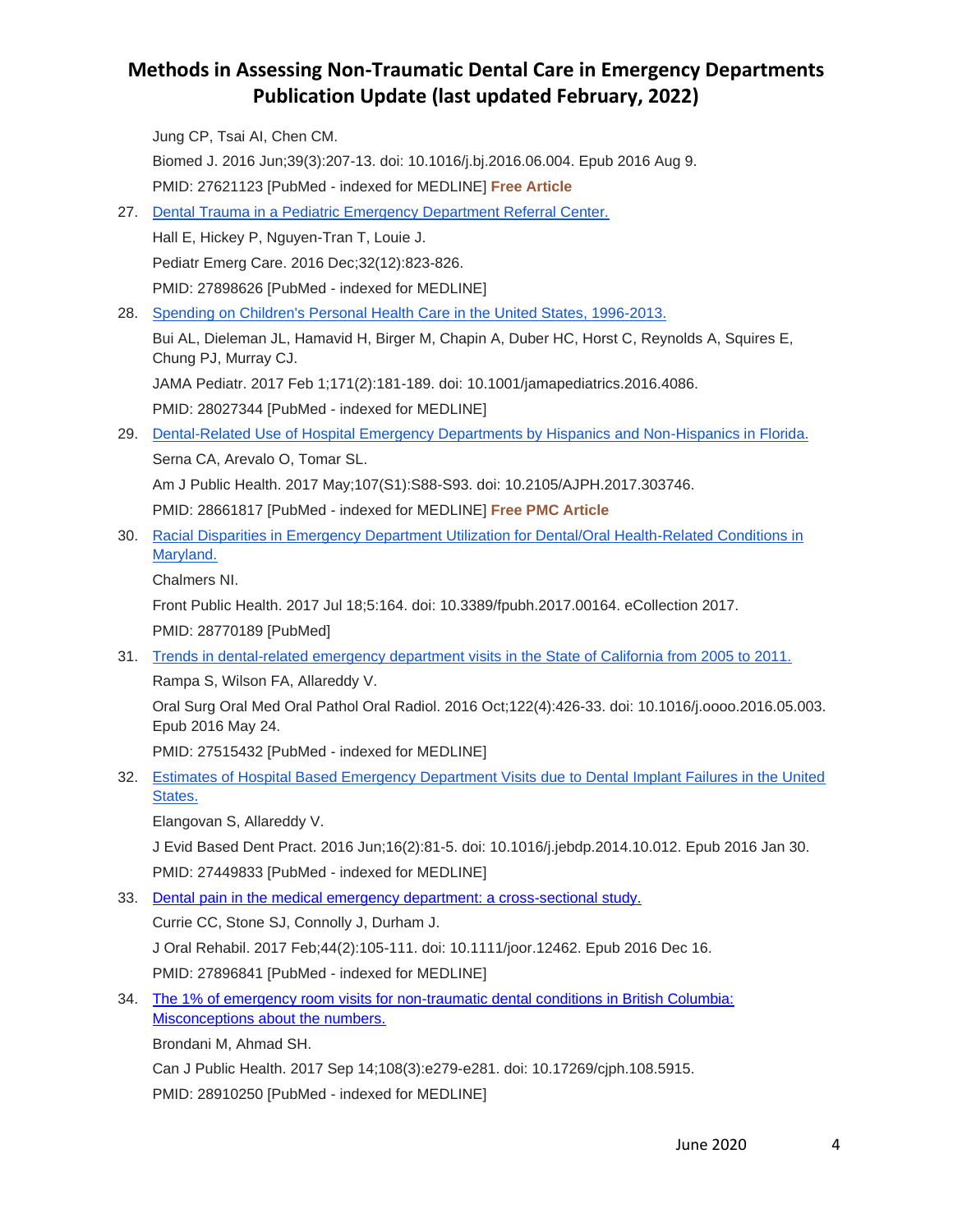| 35. | Trends in emergency department visits for non-traumatic dental conditions in Ontario from 2006 to 2014.                                          |
|-----|--------------------------------------------------------------------------------------------------------------------------------------------------|
|     | Singhal S, McLaren L, Quiñonez C.                                                                                                                |
|     | Can J Public Health. 2017 Sep 14;108(3):e246-e250. doi: 10.17269/cjph.108.5950.                                                                  |
|     | PMID: 28910245 [PubMed - indexed for MEDLINE]                                                                                                    |
| 36. | Pediatric ambulatory care sensitive conditions: Birth cohorts and the socio-economic gradient.                                                   |
|     | Roos LL, Dragan R, Schroth RJ.                                                                                                                   |
|     | Can J Public Health. 2017 Sep 14;108(3):e257-e264. doi: 10.17269/cjph.108.5935.                                                                  |
|     | PMID: 28910247 [PubMed - indexed for MEDLINE]                                                                                                    |
| 37. | Trends in dental-related use of hospital emergency departments in Florida.                                                                       |
|     | Tomar SL, Carden DL, Dodd VJ, Catalanotto FA, Herndon JB.                                                                                        |
|     | J Public Health Dent. 2016 Jun;76(3):249-57. doi: 10.1111/jphd.12158. Epub 2016 Apr 22.                                                          |
|     | PMID: 27103213 [PubMed - indexed for MEDLINE] Free PMC Article                                                                                   |
| 38. | Travel distances by Wisconsin Medicaid enrollees who visit emergency departments for dental care.                                                |
|     | Okunseri C, Vanevenhoven R, Chelius T, Beyer KM, Okunseri E, Lobb WK, Szabo A.                                                                   |
|     | J Public Health Dent. 2016 Jun;76(3):213-9. doi: 10.1111/jphd.12138. Epub 2016 Jan 21.                                                           |
|     | PMID: 26797756 [PubMed - indexed for MEDLINE] Free PMC Article                                                                                   |
| 39. | Emergency department visits and revisits for nontraumatic dental conditions in lowa.                                                             |
|     | Darling BG, Singhal A, Kanellis MJ.                                                                                                              |
|     | J Public Health Dent. 2016 Mar;76(2):122-8. doi: 10.1111/jphd.12120. Epub 2015 Oct 1.                                                            |
|     | PMID: 26423709 [PubMed - indexed for MEDLINE]                                                                                                    |
| 40. | The emergency department as a 'last resort': why parents seek care for their child's nontraumatic dental                                         |
|     | problems in the emergency room.                                                                                                                  |
|     | Mostajer Haqiqi A, Bedos C, Macdonald ME.                                                                                                        |
|     | Community Dent Oral Epidemiol. 2016 Oct;44(5):493-503. doi: 10.1111/cdoe.12239. Epub 2016 Jun 10.                                                |
|     | PMID: 27283335 [PubMed - indexed for MEDLINE]                                                                                                    |
| 41. | After Medicaid Expansion In Kentucky, Use Of Hospital Emergency Departments For Dental Conditions                                                |
|     | Increased.                                                                                                                                       |
|     | Chalmers N, Grover J, Compton R.                                                                                                                 |
|     | Health Aff (Millwood). 2016 Dec 1;35(12):2268-2276.                                                                                              |
|     | PMID: 27920315 [PubMed - indexed for MEDLINE]                                                                                                    |
| 42. | <b>Emergency Department Use for Dental Problems among Homeless Individuals: A Population-Based</b><br><b>Cohort Study.</b>                       |
|     | Figueiredo R, Dempster L, Quiñonez C, Hwang SW.                                                                                                  |
|     | J Health Care Poor Underserved. 2016;27(2):860-8. doi: 10.1353/hpu.2016.0081.                                                                    |
|     | PMID: 27180713 [PubMed - indexed for MEDLINE] Free PMC Article                                                                                   |
| 43. | Insurance and Access to Care in Urban and Rural Areas, 2014-2015.                                                                                |
|     | Kirby JB, Muhuri P.                                                                                                                              |
|     | Statistical Brief (Medical Expenditure Panel Survey (US)) [Internet]. Rockville (MD): Agency for<br>Healthcare Research and Quality (US); 2001-. |
|     | PMID: 29792620 [PubMed] Free Books & Documents                                                                                                   |
|     |                                                                                                                                                  |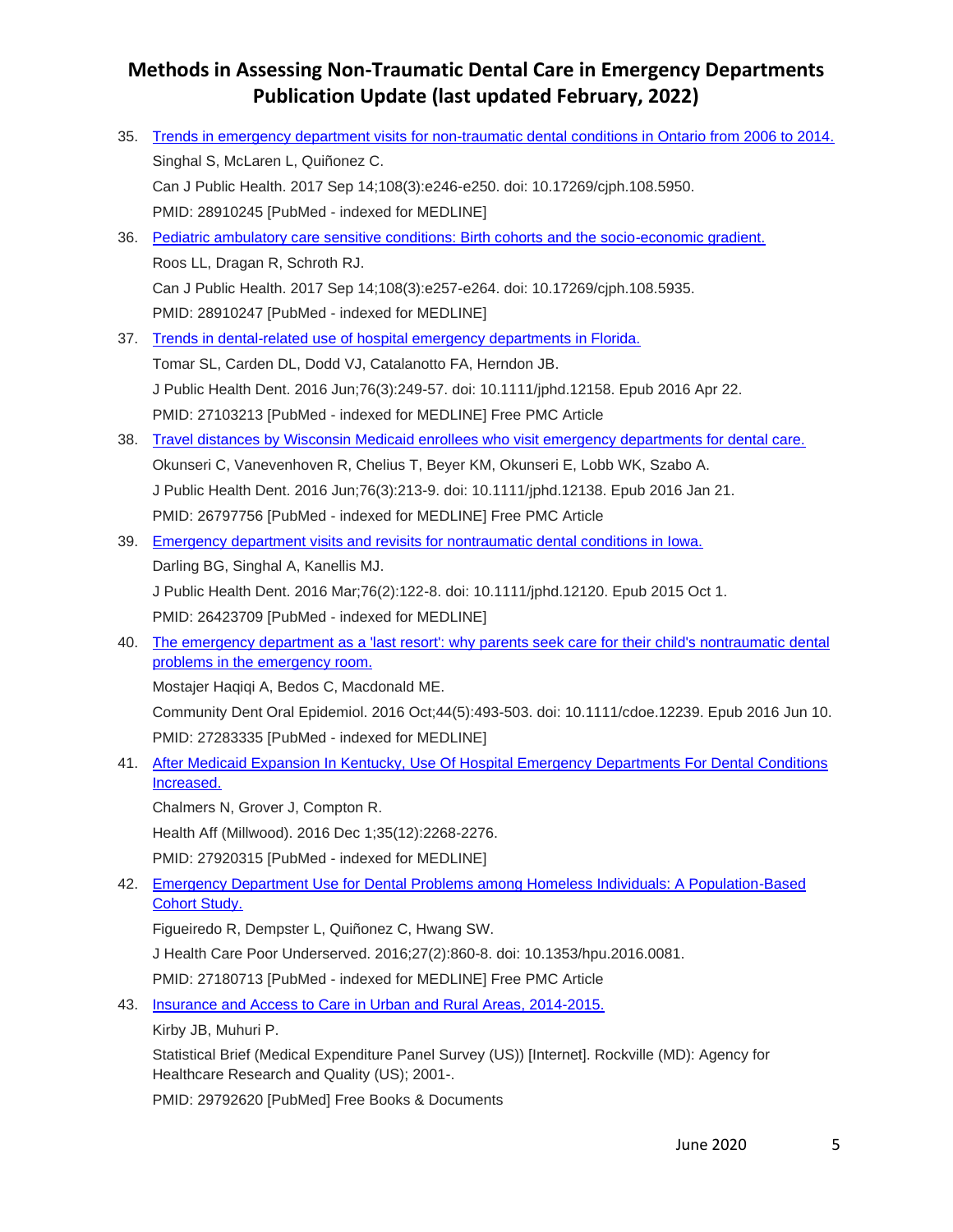44. [Avoidable emergency department visits: a starting point.](https://www.ncbi.nlm.nih.gov/pubmed/28992158) Hsia RY, Niedzwiecki M. Int J Qual Health Care. 2017 Oct 1;29(5):642-645. doi: 10.1093/intqhc/mzx081. PMID: 28992158 [PubMed - indexed for MEDLINE] 45. [The Role of Primary Care for the Oral Health of Rural and Urban Older Adults.](https://www.ncbi.nlm.nih.gov/pubmed/28905422) Caldwell JT, Lee H, Cagney KA. J Rural Health. 2017 Sep;33(4):409-418. doi: 10.1111/jrh.12269. Epub 2017 Sep 14. PMID: 28905422 [PubMed - indexed for MEDLINE] 46. [Emergency department visits for dental problems not associated with trauma in Alberta, Canada.](https://www.ncbi.nlm.nih.gov/pubmed/28574193) Figueiredo R, Fournier K, Levin L. Int Dent J. 2017 Dec;67(6):378-383. doi: 10.1111/idj.12315. Epub 2017 Jun 2. PMID: 28574193 [PubMed - indexed for MEDLINE] 47. [Association of Oral Health Literacy and Dental Visitation in an Inner-City Emergency Department](https://www.ncbi.nlm.nih.gov/pubmed/30111688)  [Population.](https://www.ncbi.nlm.nih.gov/pubmed/30111688) Henderson E, Dalawari P, Fitzgerald J, Hinyard L. Int J Environ Res Public Health. 2018 Aug 15;15(8). pii: E1748. doi: 10.3390/ijerph15081748. PMID: 30111688 [PubMed - in process] Free Article 48. [Importance of knowledge of the management of traumatic dental injuries in emergency departments.](https://www.ncbi.nlm.nih.gov/pubmed/29569685) Aren A, Erdem AP, Aren G, Şahin ZD, Güney Tolgay C, Çayırcı M, Sepet E, Güloğlu R, Yanar H, Sarıbeyoğlu K. Ulus Travma Acil Cerrahi Derg. 2018 Mar;24(2):136-144. doi: 10.5505/tjtes.2017.57384. PMID: 29569685 [PubMed - indexed for MEDLINE] Free Article 49. [Expanded Medicaid dental coverage under the Affordable Care Act: an analysis of Minnesota](https://www.ncbi.nlm.nih.gov/pubmed/28342190)  [emergency department visits.](https://www.ncbi.nlm.nih.gov/pubmed/28342190) Laniado N, Badner VM, Silver EJ. J Public Health Dent. 2017 Sep;77(4):344-349. doi: 10.1111/jphd.12214. Epub 2017 Mar 24. PMID: 28342190 [PubMed - indexed for MEDLINE] 50. [Addressing the high rate of opioid prescriptions for dental pain in the emergency department.](https://www.ncbi.nlm.nih.gov/pubmed/28709712) Patel NA, Afshar S. Am J Emerg Med. 2018 Jan;36(1):138-139. doi: 10.1016/j.ajem.2017.07.003. Epub 2017 Jul 3. No abstract available. PMID: 28709712 [PubMed - indexed for MEDLINE] 51. [Hospital admissions and emergency department presentations for dental conditions indicate access to](https://www.ncbi.nlm.nih.gov/pubmed/29157355)  [hospital, rather than poor access to dental health care in the community.](https://www.ncbi.nlm.nih.gov/pubmed/29157355) Yap M, Kok MR, Nanda S, Vickery A, Whyatt D. Aust J Prim Health. 2018 Mar;24(1):74-81. doi: 10.1071/PY17044. PMID: 29157355 [PubMed - indexed for MEDLINE] 52. [Characteristics of patients who visit the dental emergency room in a dental college hospital.](https://www.ncbi.nlm.nih.gov/pubmed/30859130) Kim C, Choi E, Park KM, Kwak EJ, Huh J, Park W.

J Dent Anesth Pain Med. 2019 Feb;19(1):21-27. doi: 10.17245/jdapm.2019.19.1.21. Epub 2019 Feb 28.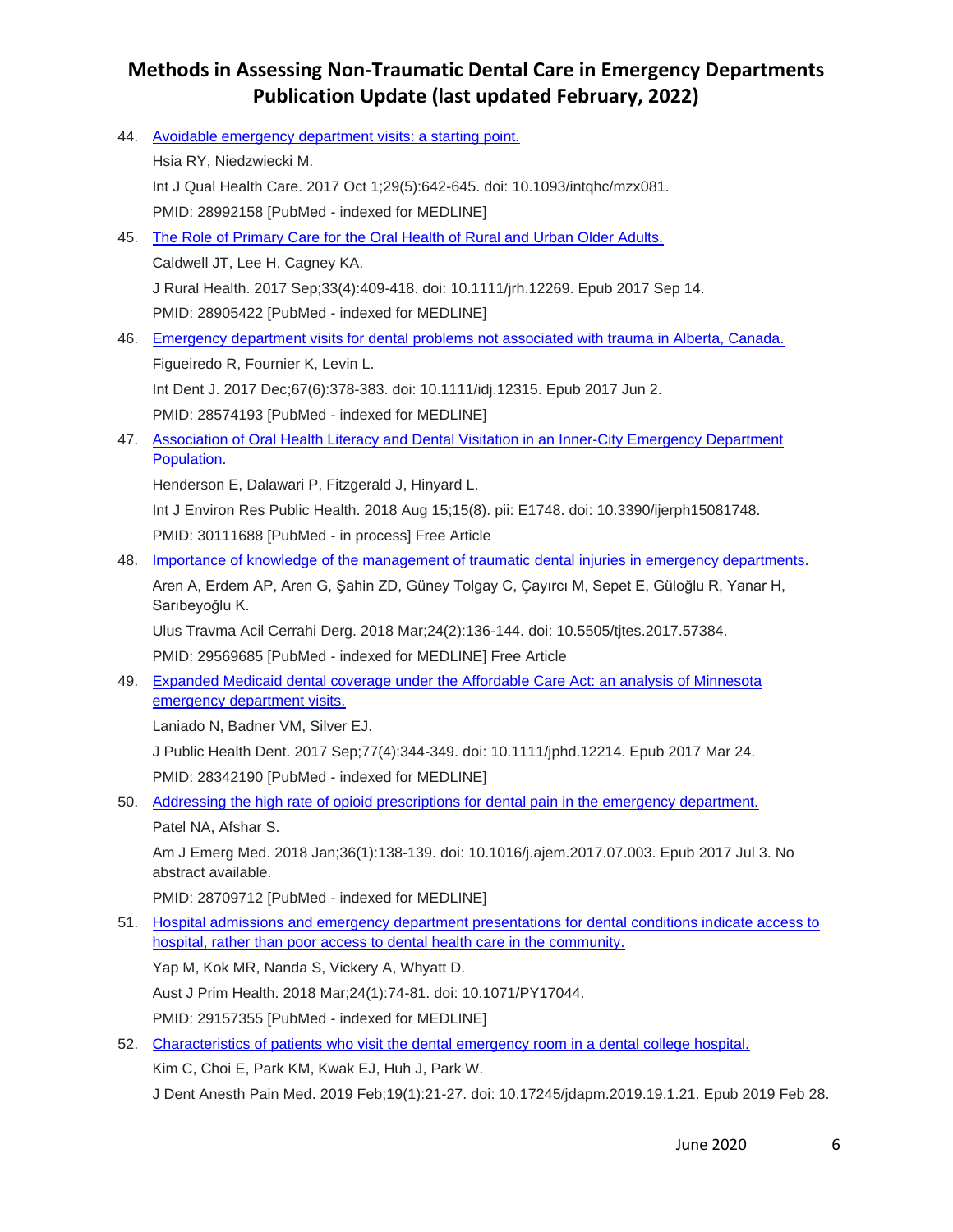PMID: 30859130 [PubMed] Free PMC Article

- 53. [Emergency department visits for dental problems associated with trauma in Alberta: A report between](https://www.ncbi.nlm.nih.gov/pubmed/30187635)  [the years 2011 and 2017.](https://www.ncbi.nlm.nih.gov/pubmed/30187635) Figueiredo R, Rattai J, Fournier K, Levin L. Dent Traumatol. 2018 Dec;34(6):421-428. doi: 10.1111/edt.12436. Epub 2018 Oct 3. PMID: 30187635 [PubMed - indexed for MEDLINE] 54. Preventable Emergency Department Visits for Nontraumatic Dental Conditions: Trends and Disparities [in Nevada, 2009-2015.](https://www.ncbi.nlm.nih.gov/pubmed/29346000) Zhou W, Kim P, Shen JJ, Greenway J, Ditmyer M. Am J Public Health. 2018 Mar;108(3):369-371. doi: 10.2105/AJPH.2017.304242. Epub 2018 Jan 18. PMID: 29346000 [PubMed - indexed for MEDLINE] 55. [Trends, demographics, and conditions of emergency dental visits in Taiwan 1997-2013: A nationwide](https://www.ncbi.nlm.nih.gov/pubmed/30527437)  [population-based retrospective study.](https://www.ncbi.nlm.nih.gov/pubmed/30527437) Huang SM, Huang JY, Yu HC, Su NY, Chang YC. J Formos Med Assoc. 2019 Feb;118(2):582-587. doi: 10.1016/j.jfma.2018.11.012. Epub 2018 Dec 6. PMID: 30527437 [PubMed - indexed for MEDLINE] Free Article 56. [Self-medication in patients seeking care in a dental emergency service.](https://www.ncbi.nlm.nih.gov/pubmed/30383076) Stolbizer F, Roscher DF, Andrada MM, Faes L, Arias C, Siragusa C, Prada S, Saiegh J, Rodríguez D, Gualtieri A, Mendez CF. Acta Odontol Latinoam. 2018 Aug;31(2):117-121. PMID: 30383076 [PubMed - indexed for MEDLINE] Free Article 57. [Hospital-based Emergency Department Visits with Periapical Abscess: Updated Estimates from](https://www.ncbi.nlm.nih.gov/pubmed/30803531)  7 [Years.](https://www.ncbi.nlm.nih.gov/pubmed/30803531) Rampa S, Veeratrishul A, Raimondo M, Connolly C, Allareddy V, Nalliah RP. J Endod. 2019 Mar;45(3):250-256. doi: 10.1016/j.joen.2018.12.004. PMID: 30803531 [PubMed - indexed for MEDLINE] 58. [Emergency department visits and dental procedures: Mission of Mercy, 2013-2016.](https://www.ncbi.nlm.nih.gov/pubmed/31354361) Okunseri C, Zbin S, Zheng C, Eichmiller F, Okunseri E, Szabo A. Clin Cosmet Investig Dent. 2019 Jun 13;11:157-162. doi: 10.2147/CCIDE.S207266. eCollection 2019. PMID: 31354361 [PubMed] Free PMC Article 59. [Dental caries on CT in the ER population: prevalence and reporting practices.](https://www.ncbi.nlm.nih.gov/pubmed/30617934) Brandfass JT, Ulano AC, Nickerson JP, Bazylewicz MP. Emerg Radiol. 2019 Jun;26(3):263-267. doi: 10.1007/s10140-018-01663-y. Epub 2019 Jan 7. PMID: 30617934 [PubMed - indexed for MEDLINE] 60. [Dental injuries in younger emergency department patients.](https://www.ncbi.nlm.nih.gov/pubmed/28703082) James V, Vandersluis YR, Zhang EWJ, Scolnik D. CJEM. 2018 May;20(3):425-431. doi: 10.1017/cem.2017.52. Epub 2017 Jul 13. PMID: 28703082 [PubMed - indexed for MEDLINE] 61. [Medical emergency department attendance of under 16-year-olds with dental problems.](https://www.ncbi.nlm.nih.gov/pubmed/30664266)
	- Parten NJ, Taylor GD, Currie CC, Durham J, Vernazza CR.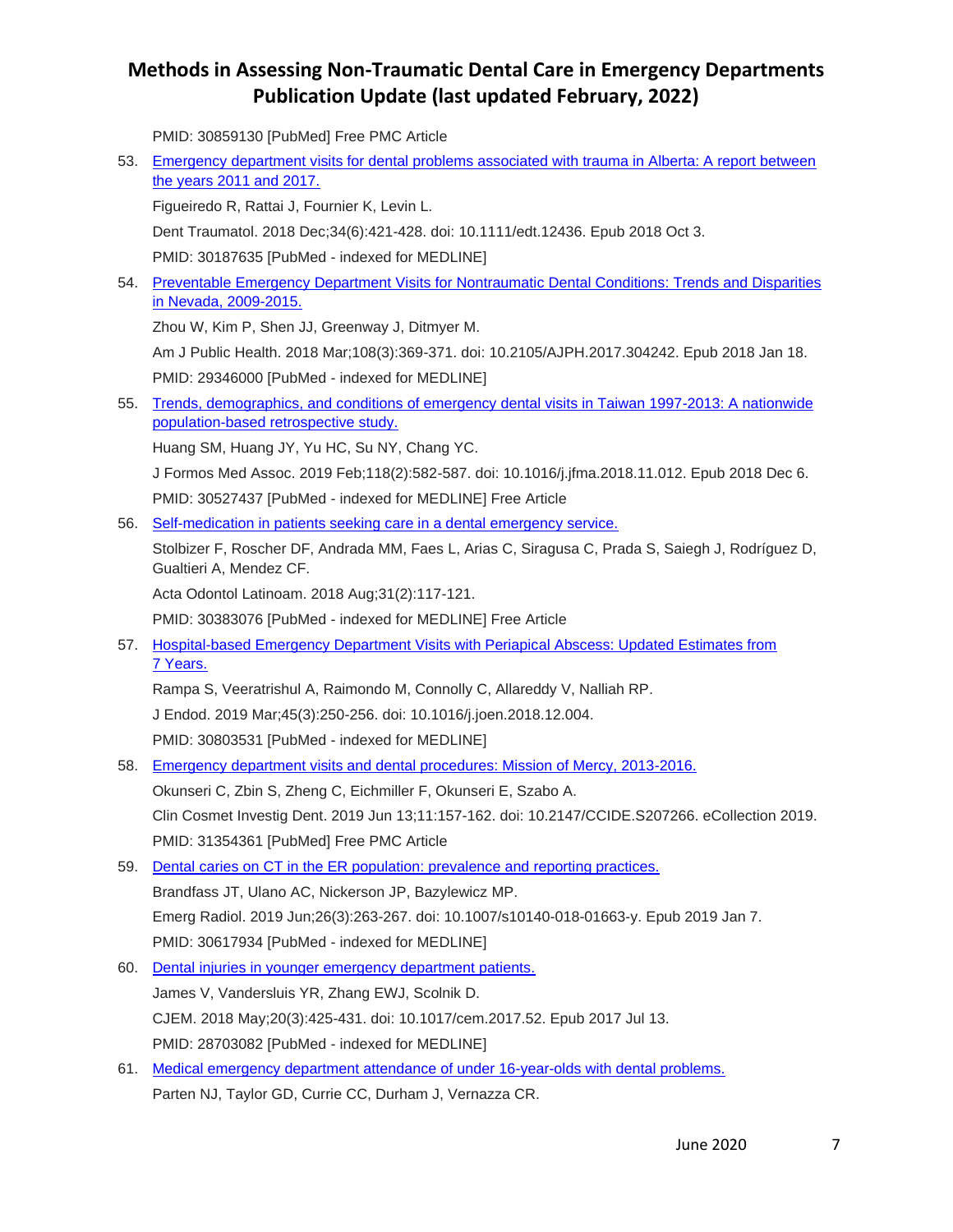J Oral Rehabil. 2019 May;46(5):433-440. doi: 10.1111/joor.12765. Epub 2019 Feb 10. PMID: 30664266 [PubMed - indexed for MEDLINE]

62. [The Effect of Medicaid on Dental Care of Poor Adults: Evidence from the Oregon Health Insurance](https://www.ncbi.nlm.nih.gov/pubmed/28884818)  [Experiment.](https://www.ncbi.nlm.nih.gov/pubmed/28884818)

Baicker K, Allen HL, Wright BJ, Taubman SL, Finkelstein AN.

Health Serv Res. 2018 Aug;53(4):2147-2164. doi: 10.1111/1475-6773.12757. Epub 2017 Sep 8.

PMID: 28884818 [PubMed - indexed for MEDLINE] Free PMC Article

63. [Factors Associated with Emergency Department Use for Non-traumatic Dental Problems: Scoping](https://www.ncbi.nlm.nih.gov/pubmed/31199731)  [Review.](https://www.ncbi.nlm.nih.gov/pubmed/31199731)

VanMalsen JR, Figueiredo R, Rabie H, Compton SM.

J Can Dent Assoc. 2019 Mar;84:j3. Review.

PMID: 31199731 [PubMed - indexed for MEDLINE] Free Article

64. [Mission of Mercy patient characteristics and dental-related emergency department use.](https://www.ncbi.nlm.nih.gov/pubmed/29703278)

Paramore JO, Herndon JB, Brown AB.

J Am Dent Assoc. 2018 May;149(5):336-347.e3. doi: 10.1016/j.adaj.2017.11.029.

PMID: 29703278 [PubMed - indexed for MEDLINE]

65. [Limiting Dental Benefits May Lead to Hospital Emergency Department Visits for Nontraumatic Dental](https://www.ncbi.nlm.nih.gov/pubmed/29747806)  [Conditions.](https://www.ncbi.nlm.nih.gov/pubmed/29747806)

Okunseri C.

J Evid Based Dent Pract. 2018 Jun;18(2):185-186. doi: 10.1016/j.jebdp.2018.03.002. Epub 2018 Mar 14.

PMID: 29747806 [PubMed - indexed for MEDLINE]

66. [Hospital-Based Emergency Department Visits With Dental Conditions: Impact of the Medicaid](https://www.ncbi.nlm.nih.gov/pubmed/29747792)  [Reimbursement Fee for Dental Services in New York State, 2009-2013.](https://www.ncbi.nlm.nih.gov/pubmed/29747792)

Rampa S, Wilson FA, Wang H, Wehbi NK, Smith L, Allareddy V.

J Evid Based Dent Pract. 2018 Jun;18(2):119-129. doi: 10.1016/j.jebdp.2017.08.004. Epub 2017 Aug 31.

PMID: 29747792 [PubMed - indexed for MEDLINE]

67. [Temporal association of implementation of the Arizona Health Care Cost Containment System](https://www.ncbi.nlm.nih.gov/pubmed/28805253)  [\(AHCCCS\) with changes in dental-related emergency department visits in Maricopa County from 2006](https://www.ncbi.nlm.nih.gov/pubmed/28805253)  [to 2012.](https://www.ncbi.nlm.nih.gov/pubmed/28805253)

Mohamed A, Alhanti B, McCullough M, Goodin K, Roling K, Glickman L.

J Public Health Dent. 2018 Dec;78(1):49-55. doi: 10.1111/jphd.12238. Epub 2017 Aug 14.

PMID: 28805253 [PubMed - indexed for MEDLINE]

68. [Emergency Department Utilization related to dental conditions and distribution of Dentists, Nebraska](https://www.ncbi.nlm.nih.gov/pubmed/28501069)  [2011-2013.](https://www.ncbi.nlm.nih.gov/pubmed/28501069)

Rampa S, Wilson FA, Wani R, Allareddy V.

J Evid Based Dent Pract. 2017 Jun;17(2):83-91. doi: 10.1016/j.jebdp.2016.11.007. Epub 2016 Dec 9. PMID: 28501069 [PubMed - indexed for MEDLINE]

69. ['He was distraught, I was distraught.' Parents' experiences of accessing emergency care following an](https://www.ncbi.nlm.nih.gov/pubmed/31654007)  [avulsion injury to their child.](https://www.ncbi.nlm.nih.gov/pubmed/31654007)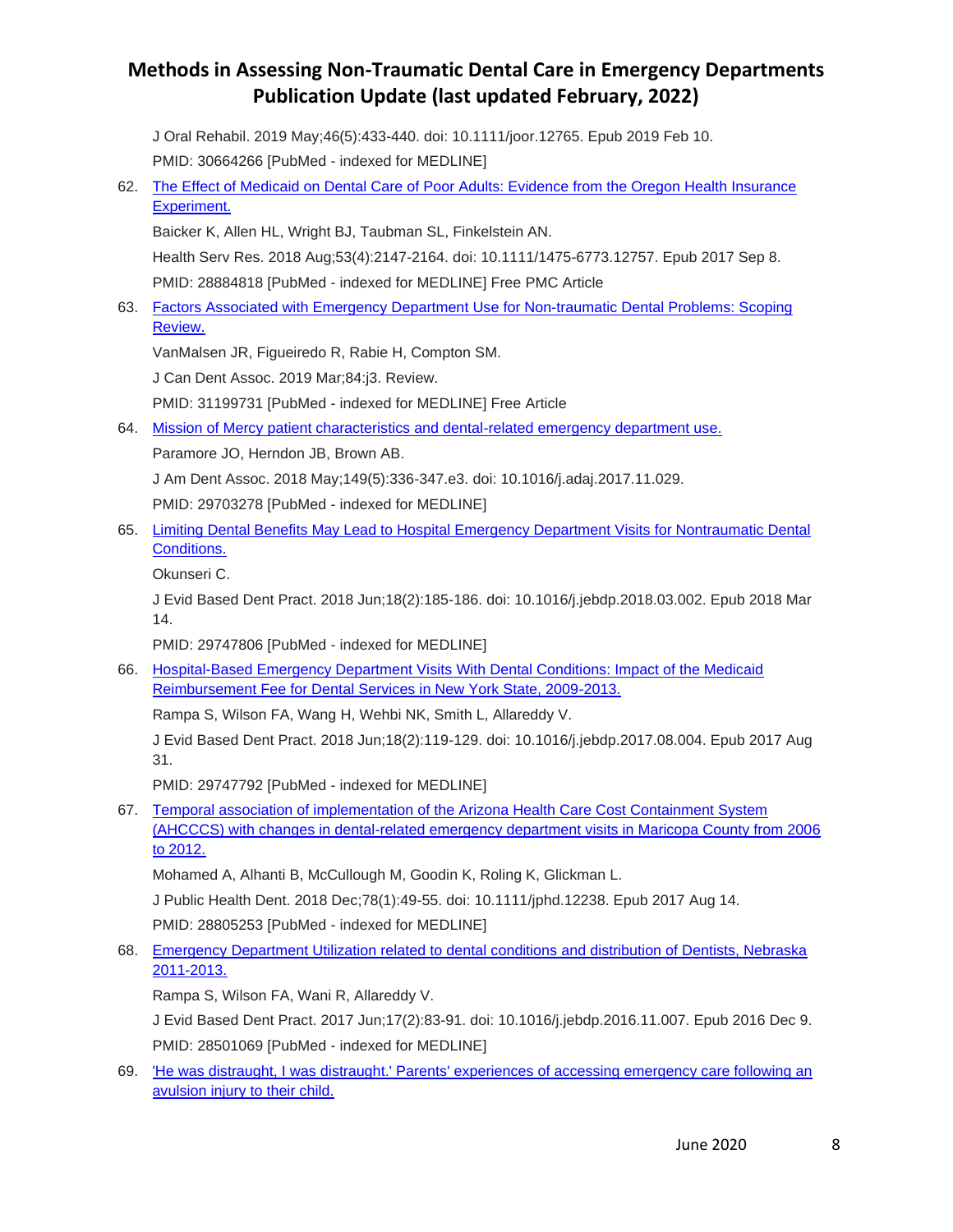Kenny K, Vinall-Collier K, Douglas G, Day PF. Br Dent J. 2019 Oct;227(8):705-710. doi: 10.1038/s41415-019-0738-0. PMID: 31654007 [PubMed - indexed for MEDLINE] 70. [Emergency department revisits for nontraumatic dental conditions in Massachusetts.](https://www.ncbi.nlm.nih.gov/pubmed/31235066) Ranade A, Young GJ, Garcia R, Griffith J, Singhal A, McGuire J. J Am Dent Assoc. 2019 Aug;150(8):656-663. doi: 10.1016/j.adaj.2019.03.013. Epub 2019 Jun 21. PMID: 31235066 [PubMed - indexed for MEDLINE] 71. [Dental visits and associated emergency department-charges in the United States: Nationwide](https://www.ncbi.nlm.nih.gov/pubmed/30922460)  [Emergency Department Sample, 2014.](https://www.ncbi.nlm.nih.gov/pubmed/30922460) Kelekar U, Naavaal S. J Am Dent Assoc. 2019 Apr;150(4):305-312.e1. doi: 10.1016/j.adaj.2018.11.021. PMID: 30922460 [PubMed - indexed for MEDLINE] 72. [Health Insurance Coverage and Access to Care Among US-Born and Foreign-Born Sexual Minorities.](https://www.ncbi.nlm.nih.gov/pubmed/29946865) Gonzales G, Dedania R, Driscoll R. J Immigr Minor Health. 2019 Jun;21(3):540-548. doi: 10.1007/s10903-018-0774-x. PMID: 29946865 [PubMed - indexed for MEDLINE] 73. [Determinants of emergency department utilization for non-traumatic dental conditions in Massachusetts.](https://www.ncbi.nlm.nih.gov/pubmed/30537185) Ranade A, Young GJ, Griffith J, Garcia R, Singhal A, McGuire J. J Public Health Dent. 2019 Dec;79(1):71-78. doi: 10.1111/jphd.12297. Epub 2018 Dec 10. PMID: 30537185 [PubMed - indexed for MEDLINE] 74. [Use of opioids and analgesics among ED patients with dental and low back pain: A national perspective.](https://www.ncbi.nlm.nih.gov/pubmed/30177267) Morris M, Thode HC Jr, Singer AJ. Am J Emerg Med. 2019 Jun;37(6):1085-1090. doi: 10.1016/j.ajem.2018.08.062. Epub 2018 Aug 24. PMID: 30177267 [PubMed - indexed for MEDLINE] 75. [Traumatic dental injuries presenting to a paediatric emergency department in a tertiary children's](https://www.ncbi.nlm.nih.gov/pubmed/32012455)  [hospital, Adelaide, Australia.](https://www.ncbi.nlm.nih.gov/pubmed/32012455) Ng L, Malandris M, Cheung W, Rossi-Fedele G. Dent Traumatol. 2020 Aug;36(4):360-370. doi: 10.1111/edt.12548. Epub 2020 Feb 18. PMID: 32012455 76. [Factors Associated with Preventable Emergency Department Visits for Nontraumatic Dental Conditions](https://www.ncbi.nlm.nih.gov/pubmed/31574897)  [in the U.S.](https://www.ncbi.nlm.nih.gov/pubmed/31574897) Kim PC, Zhou W, McCoy SJ, McDonough IK, Burston B, Ditmyer M, Shen JJ. Int J Environ Res Public Health. 2019 Sep 30;16(19). pii: E3671. doi: 10.3390/ijerph16193671. PMID: 31574897 [PubMed - indexed for MEDLINE] Free PMC Article 77. [Knowledge of Management of Traumatic Dental Injuries of Emergency Department Physicians and](https://www.ncbi.nlm.nih.gov/pubmed/30992098)  [Residents in the United Arab Emirates.](https://www.ncbi.nlm.nih.gov/pubmed/30992098) Al Mahmoud A, Al Halabi M, Hussein I, Kowash M. J Dent Child (Chic). 2019 Jan 15;86(1):24-31.

PMID: 30992098 [PubMed - indexed for MEDLINE]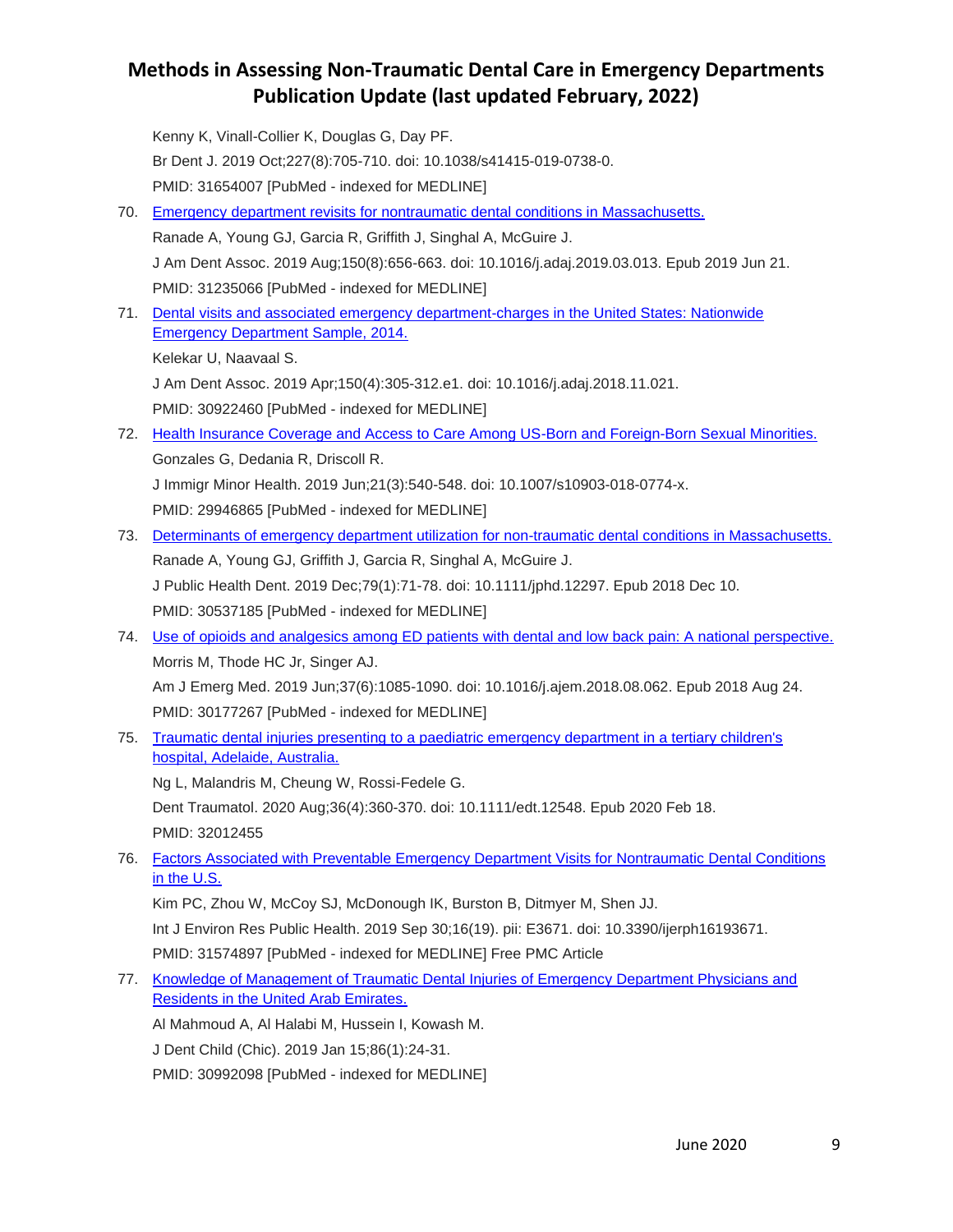| 78. | Trajectory modelling of ambulatory care sensitive conditions in Finland in 1996-2013: assessing the<br>development of equity in primary health care through clustering of geographic areas - an observational |
|-----|---------------------------------------------------------------------------------------------------------------------------------------------------------------------------------------------------------------|
|     | retrospective study.                                                                                                                                                                                          |
|     | Satokangas M, Lumme S, Arffman M, Keskimäki I.                                                                                                                                                                |
|     | BMC Health Serv Res. 2019 Sep 4;19(1):629. doi: 10.1186/s12913-019-4449-7.                                                                                                                                    |
|     | PMID: 31484530 [PubMed - indexed for MEDLINE] Free PMC Article                                                                                                                                                |
| 79. | Hospital use for non-traumatic dental conditions among older adults in Florida.                                                                                                                               |
|     | Tomar SL, Morón E, Alwalie A.                                                                                                                                                                                 |
|     | Gerodontology. 2020 Mar;37(1):66-71. doi: 10.1111/ger.12448. Epub 2019 Nov 27.                                                                                                                                |
|     | PMID: 31774203 [PubMed - indexed for MEDLINE]                                                                                                                                                                 |
| 80. | Non-traumatic dental presentations at accident and emergency departments in the UK: a systematic                                                                                                              |
|     | review.                                                                                                                                                                                                       |
|     | Bassey O, Csikar J, Hallam J, Sandoe J, Thompson W, Douglas G.                                                                                                                                                |
|     | Br Dent J. 2020 Feb; 228(3): 171-176. doi: 10.1038/s41415-020-1247-x.                                                                                                                                         |
|     | PMID: 32060459 [PubMed - indexed for MEDLINE]                                                                                                                                                                 |
| 81. | Feasibility of establishing tele-dental approach to non-traumatic dental emergencies in medical settings.                                                                                                     |
|     | Abdelrahim A, Shimpi N, Hegde H, Kleutsch KC, Chyou PH, Jain G, Acharya A.                                                                                                                                    |
|     | Am J Dent. 2020 Feb;33(1):48-52.                                                                                                                                                                              |
|     | PMID: 32056416 [PubMed - indexed for MEDLINE]                                                                                                                                                                 |
| 82. | Visits for Nontraumatic Dental Conditions in Ontario's Health Care System.                                                                                                                                    |
|     | Singhal S, Quiñonez C, Manson H.                                                                                                                                                                              |
|     | JDR Clin Trans Res. 2019 Jan;4(1):86-95. doi: 10.1177/2380084418801273. Epub 2018 Sep 20.                                                                                                                     |
|     | PMID: 30931760 [PubMed - indexed for MEDLINE]                                                                                                                                                                 |
| 83. | A cross-sectional analysis of patient care pathways and profiles in a dental emergency department.                                                                                                            |
|     | Guivarc'h M, Saliba-Serre B, Le Coz P, Bukiet F.                                                                                                                                                              |
|     | Int Dent J. 2020 Feb;70(1):21-28. doi: 10.1111/idj.12516. Epub 2019 Aug 29.                                                                                                                                   |
|     | PMID: 31468531 [PubMed - indexed for MEDLINE]                                                                                                                                                                 |
| 84. | Antibiotic and opioid prescribing for dental-related conditions in emergency departments: United States,<br>2012 through 2014.                                                                                |
|     | Roberts RM, Bohm MK, Bartoces MG, Fleming-Dutra KE, Hicks LA, Chalmers NI.                                                                                                                                    |
|     | J Am Dent Assoc. 2020 Mar;151(3):174-181.e1. doi: 10.1016/j.adaj.2019.11.013. Epub 2020 Jan 17.                                                                                                               |
|     | PMID: 31959329 [PubMed - indexed for MEDLINE]                                                                                                                                                                 |
| 85. | Antibiotic Prescriptions Associated With Dental-Related Emergency Department Visits.                                                                                                                          |
|     | Roberts RM, Hersh AL, Shapiro DJ, Fleming-Dutra KE, Hicks LA.                                                                                                                                                 |
|     | Ann Emerg Med. 2019 Jul;74(1):45-49. doi: 10.1016/j.annemergmed.2018.09.019. Epub 2018 Nov 2.                                                                                                                 |
|     | PMID: 30392733 [PubMed - indexed for MEDLINE]                                                                                                                                                                 |
| 86. | US Health Care Spending by Payer and Health Condition, 1996-2016.                                                                                                                                             |
|     | $C_{22}$ $C_{22}$ $C_{23}$ $C_{24}$ $C_{25}$ $C_{21}$ $C_{22}$ $C_{23}$ $C_{24}$ $C_{25}$ $C_{26}$ $C_{27}$ $C_{28}$<br>$L_{\text{out}} \cap L_{\text{in}}$                                                   |

Dieleman JL, Cao J, Chapin A, Chen C, Li Z, Liu A, Horst C, Kaldjian A, Matyasz T, Scott KW, Bui AL, Campbell M, Duber HC, Dunn AC, Flaxman AD, Fitzmaurice C, Naghavi M, Sadat N, Shieh P, Squires E, Yeung K, Murray CJL.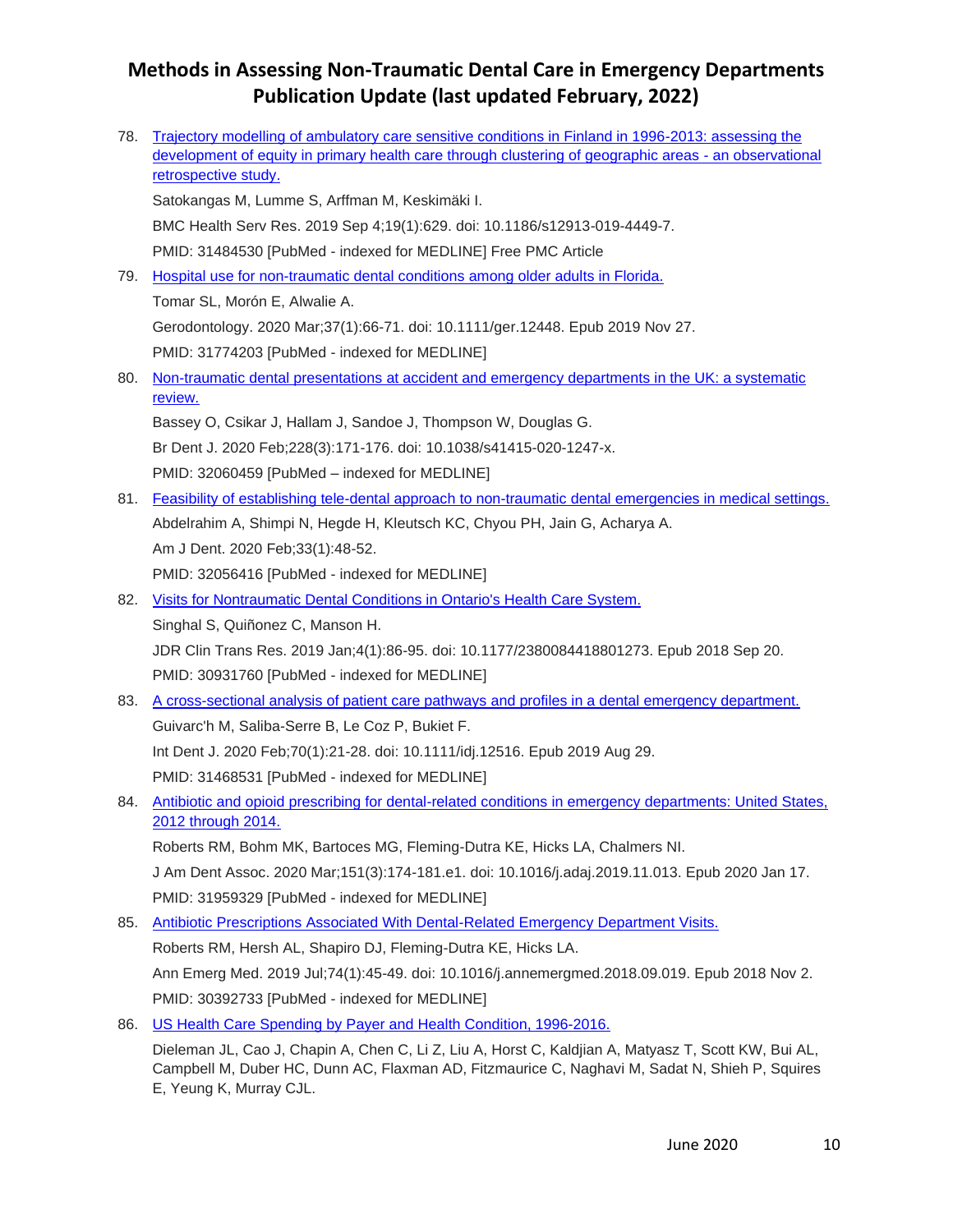JAMA. 2020 Mar 3;323(9):863-884. doi: 10.1001/jama.2020.0734. PMID: 32125402 [PubMed - indexed for MEDLINE]

87. [Impact of Medical Home on Health Care of Children With and Without Special Health Care Needs:](https://www.ncbi.nlm.nih.gov/pubmed/31222602)  [Update from the 2016 National Survey of Children's Health.](https://www.ncbi.nlm.nih.gov/pubmed/31222602) Akobirshoev I, Parish S, Mitra M, Dembo R. Matern Child Health J. 2019 Nov;23(11):1500-1507. doi: 10.1007/s10995-019-02774-9. PMID: 31222602 [PubMed - indexed for MEDLINE] 88. [Oral Health Literacy and Outcomes in Rural Wisconsin Adults.](https://www.ncbi.nlm.nih.gov/pubmed/30467897) VanWormer JJ, Tambe SR, Acharya A. J Rural Health. 2019 Jan;35(1):12-21. doi: 10.1111/jrh.12337. Epub 2018 Nov 23. PMID: 30467897 [PubMed - indexed for MEDLINE] 89. [A ten-year retrospective study of paediatric emergency department visits for dental conditions in](https://www.ncbi.nlm.nih.gov/pubmed/32278337)  [Montreal, Canada.](https://www.ncbi.nlm.nih.gov/pubmed/32278337) Ferraz Dos Santos B, Dabbagh B. Int J Paediatr Dent. 2020 Apr 11. doi: 10.1111/ipd.12651. [Epub ahead of print] PMID: 32278337 [PubMed - as supplied by publisher] 90. [Physician Confidence in Dental Trauma Treatment and the Introduction of a Dental Trauma Decision-](https://www.ncbi.nlm.nih.gov/pubmed/29698338)[Making Pathway for the Pediatric Emergency Department.](https://www.ncbi.nlm.nih.gov/pubmed/29698338) Cully M, Cully J, Nietert PJ, Titus MO. Pediatr Emerg Care. 2019 Nov;35(11):745-748. doi: 10.1097/PEC.0000000000001479. PMID: 29698338 [PubMed - indexed for MEDLINE] 91. [Patterns of Initial Opioid Prescribing to Opioid-Naive Patients.](https://www.ncbi.nlm.nih.gov/pubmed/30048311) Larach DB, Waljee JF, Hu HM, Lee JS, Nalliah R, Englesbe MJ, Brummett CM. Ann Surg. 2020 Feb;271(2):290-295. doi: 10.1097/SLA.0000000000002969. PMID: 30048311 [PubMed - indexed for MEDLINE] 92. Pediatric Sports- [and Recreation-Related Dental Injuries Treated in US Emergency Departments.](https://www.ncbi.nlm.nih.gov/pubmed/31179757) Montero E, Kistamgari S, Chounthirath T, Michaels NL, Zhu M, Smith GA. Clin Pediatr (Phila). 2019 Oct;58(11-12):1262-1270. doi: 10.1177/0009922819853768. Epub 2019 Jun 10. PMID: 31179757 [PubMed - indexed for MEDLINE] 93. Emergency department visits at Rambam health care campus, Israel: non-trauma related dental [conditions.](https://www.ncbi.nlm.nih.gov/pubmed/32443973) Bilder L, Horwitz J, Zigdon-Giladi H, Gutmacher Z. Isr J Health Policy Res. 2020 May 22;9(1):26. doi: 10.1186/s13584-020-00385-2. PMID: 32443973 Free PMC Article 94. [Pediatric Emergency Department Visits for Non-Traumatic Dental Conditions \(ED NTDCs\): Problem or](https://www.ncbi.nlm.nih.gov/pubmed/32522316)  [Portal or Both?](https://www.ncbi.nlm.nih.gov/pubmed/32522316) Casamassimo PS.

Pediatr Dent. 2020 May 15;42(3):176-177. No abstract available. PMID: 32522316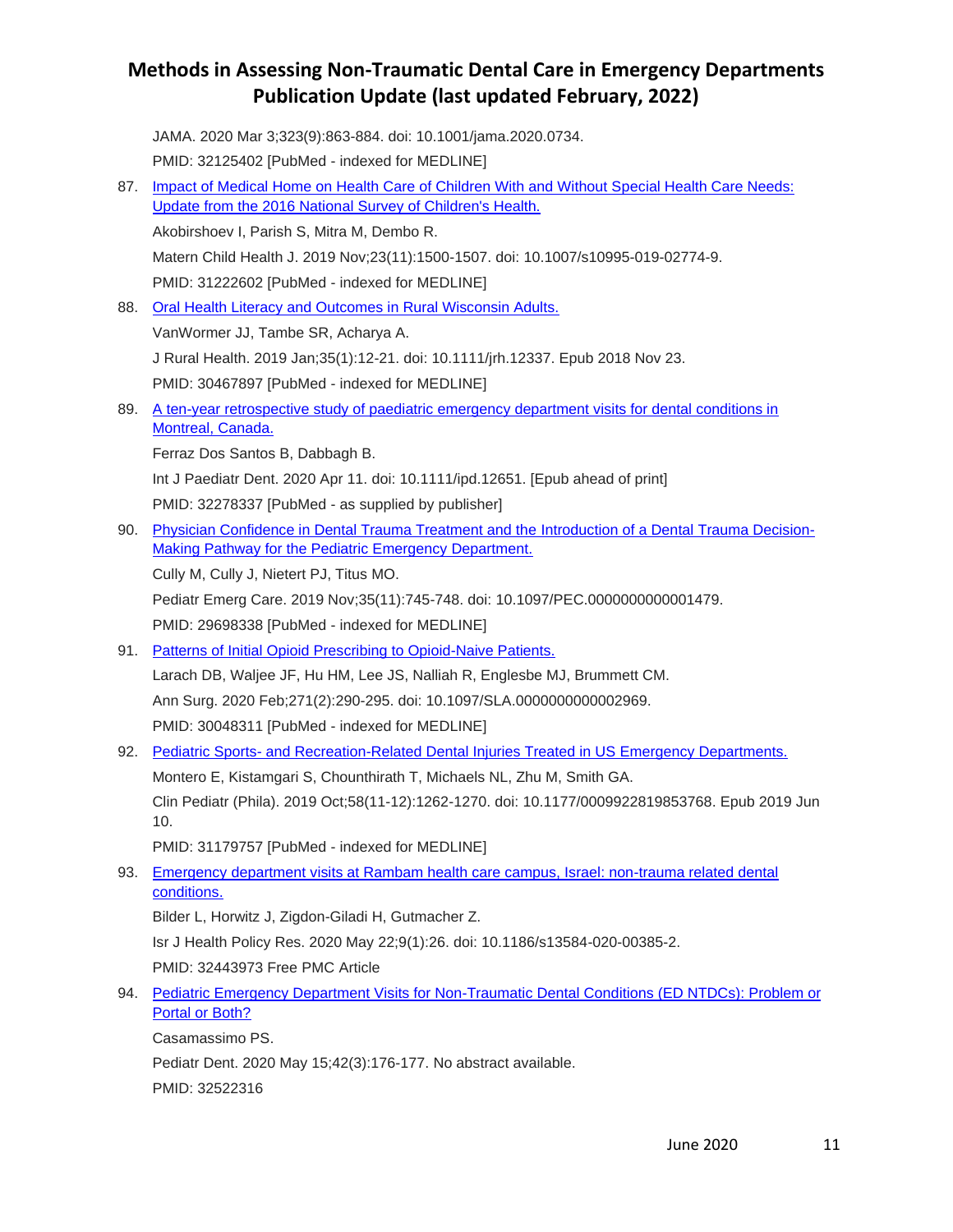95. [Trends in non-traumatic dental emergency department use in New York and New Jersey: a look at](https://www.ncbi.nlm.nih.gov/pubmed/31671227)  [Medicaid expansion from both sides of the Hudson River.](https://www.ncbi.nlm.nih.gov/pubmed/31671227)

Laniado N, Brow AR, Tranby E, Badner VM.

J Public Health Dent. 2019 Oct 31. doi: 10.1111/jphd.12343. Epub 2019 Oct31.

PMID: 31671227

96. [Hospital Inpatient Admissions of Children and Adolescents for Nontraumatic Dental Conditions in](https://www.ncbi.nlm.nih.gov/pubmed/32522325)  [Florida.](https://www.ncbi.nlm.nih.gov/pubmed/32522325)

Frebel H, Mugayar L, Tomar SL.

Pediatr Dent. 2020 May 15;42(3):212-216.

PMID: 32522325 [PubMed - indexed for MEDLINE]

97. [Changes in Dental Benefits and Use of Emergency Departments for Nontraumatic Dental Conditions in](https://pubmed.ncbi.nlm.nih.gov/32795220/)  [Massachusetts.](https://pubmed.ncbi.nlm.nih.gov/32795220/)

Ranade A, Young G, Garcia R, Griffith J, Singhal A, McGuire J. Public Health Rep. 2020 Aug 14:33354920946788. doi: 10.1177/0033354920946788. Epub 2020 Aug14.

PMID: 32795220

98. [Supply of care by dental therapists and emergency dental consultations in Alaska native communities in](https://pubmed.ncbi.nlm.nih.gov/32673470/)  [the Yukon-Kuskokwim delta: a mixed methods evaluation.](https://pubmed.ncbi.nlm.nih.gov/32673470/)

Chi DL, Mancl L, Hopkins S, Randall CL, Orr E, Zahlis E, Dunbar M, Lenaker D, Babb M. Community Dent Health. 2020 Aug 31;37(3):190-198. doi: 10.1922/CDH\_00022Chi09. PMID: 32673470

- 99. [Emergency department visits for nontraumatic dental conditions: a systematic literature review.](https://pubmed.ncbi.nlm.nih.gov/33006151/) Akinlotan MA, Ferdinand AO. J Public Health Dent. 2020 Sep;80(4):313-326. doi: 10.1111/jphd.12386. Epub 2020 Oct1. PMID: 33006151
- 100. [Opioid prescribing trends in a Veterans Affairs emergency department and dental clinic before and after](https://pubmed.ncbi.nlm.nih.gov/33062552/)  implementation of opioid-prescribing quidelines. Lavasani R, Chung M, Beatty A, Lawrence P, Unni E. Ment Health Clin. 2020 Sep 30;10(5):270-274. doi: 10.9740/mhc.2020.09.270. eCollection 2020 Sep. PMID: 33062552 Free PMC article.
- 101. [Impact of COVID-19 on Dental Emergency Services in Cluj-Napoca Metropolitan Area: A Cross-](https://pubmed.ncbi.nlm.nih.gov/33105688/)**[Sectional Study.](https://pubmed.ncbi.nlm.nih.gov/33105688/)**

Petrescu NB, Aghiorghiesei O, Mesaros AS, Lucaciu OP, Dinu CM, Campian RS, Negucioiu M. Int J Environ Res Public Health. 2020 Oct 22;17(21):E7716. doi: 10.3390/ijerph17217716. PMID: 33105688

- 102. [Changes in emergency department dental visits after Medicaid expansion.](https://pubmed.ncbi.nlm.nih.gov/31943200/) Elani HW, Kawachi I, Sommers BD. Health Serv Res. 2020 Jun;55(3):367-374. doi: 10.1111/1475-6773.13261. Epub 2020 Jan 15. PMID: 31943200
- 103. [Emergency and urgent dental visits among Medicaid enrollees from 2013 to 2017.](https://pubmed.ncbi.nlm.nih.gov/33276770/) Fiehn R, Okunev I, Bayham M, Barefoot S, Tranby EP. BMC Oral Health. 2020 Dec 4;20(1):355. doi: 10.1186/s12903-020-01345-7. PMID: 33276770 Free PMC article.
- 104. [Relieving Emergency Department Burden During COVID-19: Section 1135 Waivers for Dental Case](https://pubmed.ncbi.nlm.nih.gov/32777246/)  [Diversion.](https://pubmed.ncbi.nlm.nih.gov/32777246/)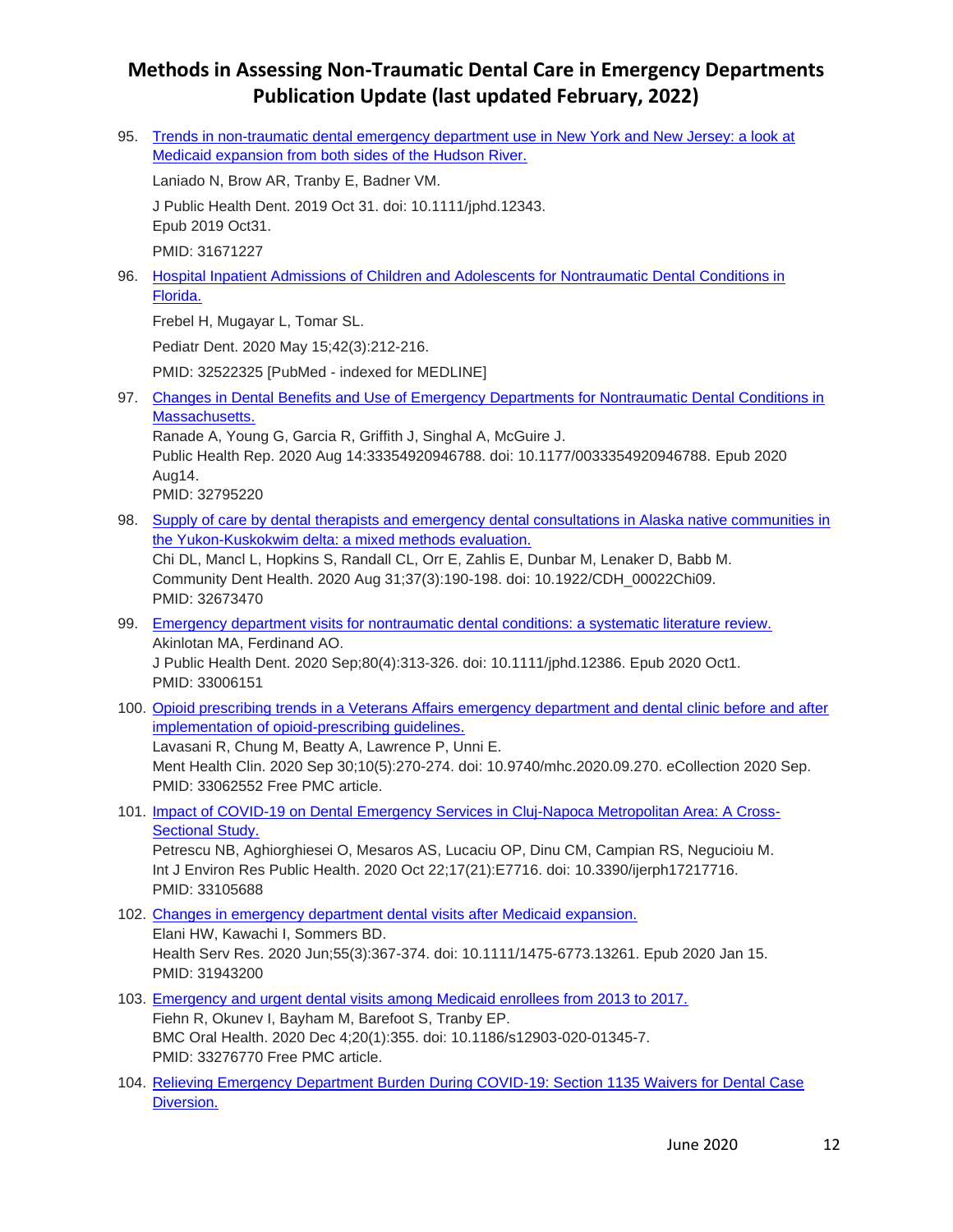Patel NA, Yun JK, Afshar S.

J Oral Maxillofac Surg. 2020 Dec;78(12):2110-2111. doi: 10.1016/j.joms.2020.07.015. Epub 2020 Jul 16.

PMID: 32777246 Free PMC article. No abstract available.

105. [Exploring the Intersection between Social Determinants of Health and Unmet Dental Care Needs Using](https://pubmed.ncbi.nlm.nih.gov/33036152/)  [Deep Learning.](https://pubmed.ncbi.nlm.nih.gov/33036152/)

Hung M, Hon ES, Ruiz-Negron B, Lauren E, Moffat R, Su W, Xu J, Park J, Prince D, Cheever J, Licari FW.

Int J Environ Res Public Health. 2020 Oct 6;17(19):7286. doi: 10.3390/ijerph17197286. PMID: 33036152 Free PMC article.

- 106. The impact of [the COVID-19 epidemic on the utilization of dental services and attitudes of dental](https://pubmed.ncbi.nlm.nih.gov/33425239/)  [residents at the emergency department of a medical center in Taiwan.](https://pubmed.ncbi.nlm.nih.gov/33425239/) Wu JH, Lee MK, Lee CY, Chen NH, Lin YC, Chen KK, Lee KT, Du JK. J Dent Sci. 2021 Jan 5. doi: 10.1016/j.jds.2020.12.012. Online ahead of print. PMID: 33425239 Free PMC article.
- 107. Trends in rates and inequalities in paediatric [admissions for Ambulatory Care Sensitive Conditions in](https://pubmed.ncbi.nlm.nih.gov/33432713/)  [Victoria, Australia \(2003 to 2013\).](https://pubmed.ncbi.nlm.nih.gov/33432713/)

Goldfeld S, Paton K, Lei S, Perera P, Hiscock H.

J Paediatr Child Health. 2021 Jun:57(6):860-866. doi: 10.1111/jpc.15338. Epub 2021 Jan 11. PMID: 33432713

- 108. [Otolaryngeal and Oropharyngeal Conditions: Common Nontraumatic Dental Conditions.](https://pubmed.ncbi.nlm.nih.gov/33595265/) Stoker AJ, Gauer RL. FP Essent. 2021 Feb;501:24-29. PMID: 33595265
- 109. Avoidable emergency department presentations for dental comorbidities of psychiatric disorders: A [population-based record-linkage analysis.](https://pubmed.ncbi.nlm.nih.gov/33611073/)

Kisely S, Ogilvie J, Lalloo R. J Psychosom Res. 2021 Apr;143:110387. doi: 10.1016/j.jpsychores.2021.110387. Epub 2021 Feb 5. PMID: 33611073

- 110. [Local-Migrant Gaps in Healthcare Utilization Between Older Migrants and Local Residents in China.](https://pubmed.ncbi.nlm.nih.gov/32222105/) Xi S, Song Y, Li X, Li M, Lu Z, Yang Y, Wang Y. J Am Geriatr Soc. 2020 Jul;68(7):1560-1567. doi: 10.1111/jgs.16421. Epub 2020 Mar 28. PMID: 32222105
- 111. [Emergency department visits for dental problems among adults with private dental insurance: A national](https://pubmed.ncbi.nlm.nih.gov/33676310/)  [observational study.](https://pubmed.ncbi.nlm.nih.gov/33676310/)

Amen TB, Kim I, Peters G, Gutiérrez-Sacristán A, Palmer N, Simon L. Am J Emerg Med. 2021 Jun;44:166-170. doi: 10.1016/j.ajem.2021.02.001. Epub 2021 Feb 11. PMID: 33676310

112. [Influence of the COVID-19 Pandemic on Dental Emergency Admissions in an Urgent Dental Care](https://pubmed.ncbi.nlm.nih.gov/33673335/)  [Service in North Italy.](https://pubmed.ncbi.nlm.nih.gov/33673335/)

Cagetti MG, Balian A, Camoni N, Campus G. Int J Environ Res Public Health. 2021 Feb 12;18(4):1812. doi: 10.3390/ijerph18041812. PMID: 33673335 Free PMC article.

113. [Devising a protocol for calling 999 from a dental practice and using SBAR to ensure effective](https://pubmed.ncbi.nlm.nih.gov/33247256/)  [communication and handover.](https://pubmed.ncbi.nlm.nih.gov/33247256/) Jevon P, Shamsi S, Cornforth S.

Br Dent J. 2020 Nov;229(10):661-666. doi: 10.1038/s41415-020-2385-x. Epub 2020 Nov 27.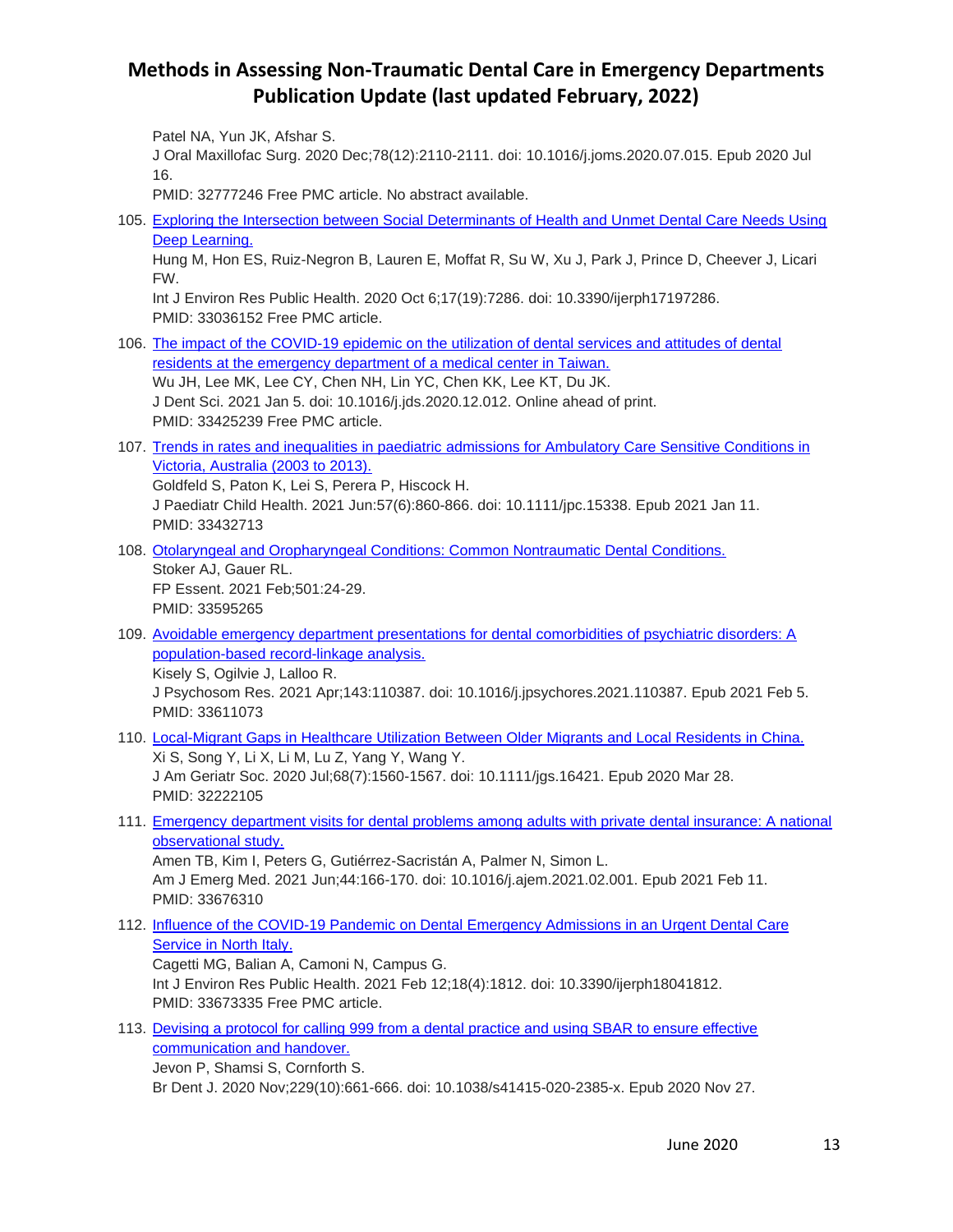PMID: 33247256

114. [Emergency department use for nontraumatic dental conditions among children and adolescents: NEDS](https://pubmed.ncbi.nlm.nih.gov/33755217/)  [2014-2015.](https://pubmed.ncbi.nlm.nih.gov/33755217/)

Claiborne DM, Kelekar U, Shepherd JG, Naavaal S.

Community Dent Oral Epidemiol. 2021 Mar 23. doi: 10.1111/cdoe.12631. Online ahead of print. PMID: 33755217

115. [Clinical Response to COVID-19 and Utilization of an Emergency Dental Clinic in an Academic](https://pubmed.ncbi.nlm.nih.gov/33387553/)  [Institution.](https://pubmed.ncbi.nlm.nih.gov/33387553/)

Langella J, Magnuson B, Finkelman MD, Amato R.

J Endod. 2021 Apr;47(4):566-571. doi: 10.1016/j.joen.2020.11.025. Epub 2020 Dec 30. PMID: 33387553 Free PMC article.

- 116. [A systematic review of dental-related emergency department among Medicaid beneficiaries.](https://pubmed.ncbi.nlm.nih.gov/34075587/) Cothron A, Diep VK, Shah S, Brow A, Thakkar-Samtani M, Okunseri C, Tranby EP, Frantsve-Hawley J. J Public Health Dent. 2021 Jun 2. doi: 10.1111/jphd.12458. Online ahead of print. PMID: 34075587
- 117. [Opioid and Nonopioid Analgesic Prescriptions for Dental Visits in the Emergency Department, 2015-](https://pubmed.ncbi.nlm.nih.gov/34114544/) [2017 National Hospital Ambulatory Medical Care Survey.](https://pubmed.ncbi.nlm.nih.gov/34114544/) Naavaal S, Kelekar U, Shah S.

Prev Chronic Dis. 2021 Jun 10;18:E58. doi: 10.5888/pcd18.200571. PMID: 34114544

118. [Paediatric dental A&E service during the COVID-19 pandemic in the Greater London area.](https://pubmed.ncbi.nlm.nih.gov/33389688/) Patel N, Viswanathan A, Lee J, Barrow S, Cant A, Sanghvi R, Deseta M, Layton J, Bhujel N, Sheehy EC.

Eur Arch Paediatr Dent. 2021 Jun;22(3):507-513. doi: 10.1007/s40368-020-00589-9. Epub 2021 Jan 3. PMID: 33389688 Free PMC article.

- 119. [National Trends and Characteristics in Emergency Department Visits for Nontraumatic Dental](https://pubmed.ncbi.nlm.nih.gov/34172115/)  [Conditions Among Pediatric Patients.](https://pubmed.ncbi.nlm.nih.gov/34172115/) Morgan T, Samtani MT, Yeroshalmi F, Tranby E, Laniado N, Okunseri C, Badner V. Pediatr Dent. 2021 May 15;43(3):211-217. PMID: 34172115
- 120. [Urgent dental care on a national level during the COVID-19 epidemic.](https://pubmed.ncbi.nlm.nih.gov/33377282/)

Ostrc T, Pavlović K, Fidler A. Clin Exp Dent Res. 2021 Jun;7(3):271-278. doi: 10.1002/cre2.383. Epub 2020 Dec 29. PMID: 33377282 Free PMC article.

121. A 5-year data report of traumatic dental injuries in children and adolescents from a major dental trauma [center in Greece.](https://pubmed.ncbi.nlm.nih.gov/33821535/)

Agouropoulos A, Pavlou N, Kotsanti M, Gourtsogianni S, Tzanetakis G, Gizani S. Dent Traumatol. 2021 Aug;37(4):631-638. doi: 10.1111/edt.12678. Epub 2021 Apr 6. PMID: 33821535

122. [CAEP Dental Care Statement.](https://pubmed.ncbi.nlm.nih.gov/31724525/)

Sheikh H. CJEM. 2020 Jan;22(1):36-39. doi: 10.1017/cem.2019.437. PMID: 31724525

123. [Just the facts: Pediatric Dental and Oral Injuries.](https://pubmed.ncbi.nlm.nih.gov/31727193/) Sibley AK, Atkinson P, Lobay K. CJEM. 2020 Jan;22(1):23-26. doi: 10.1017/cem.2019.440. PMID: 31727193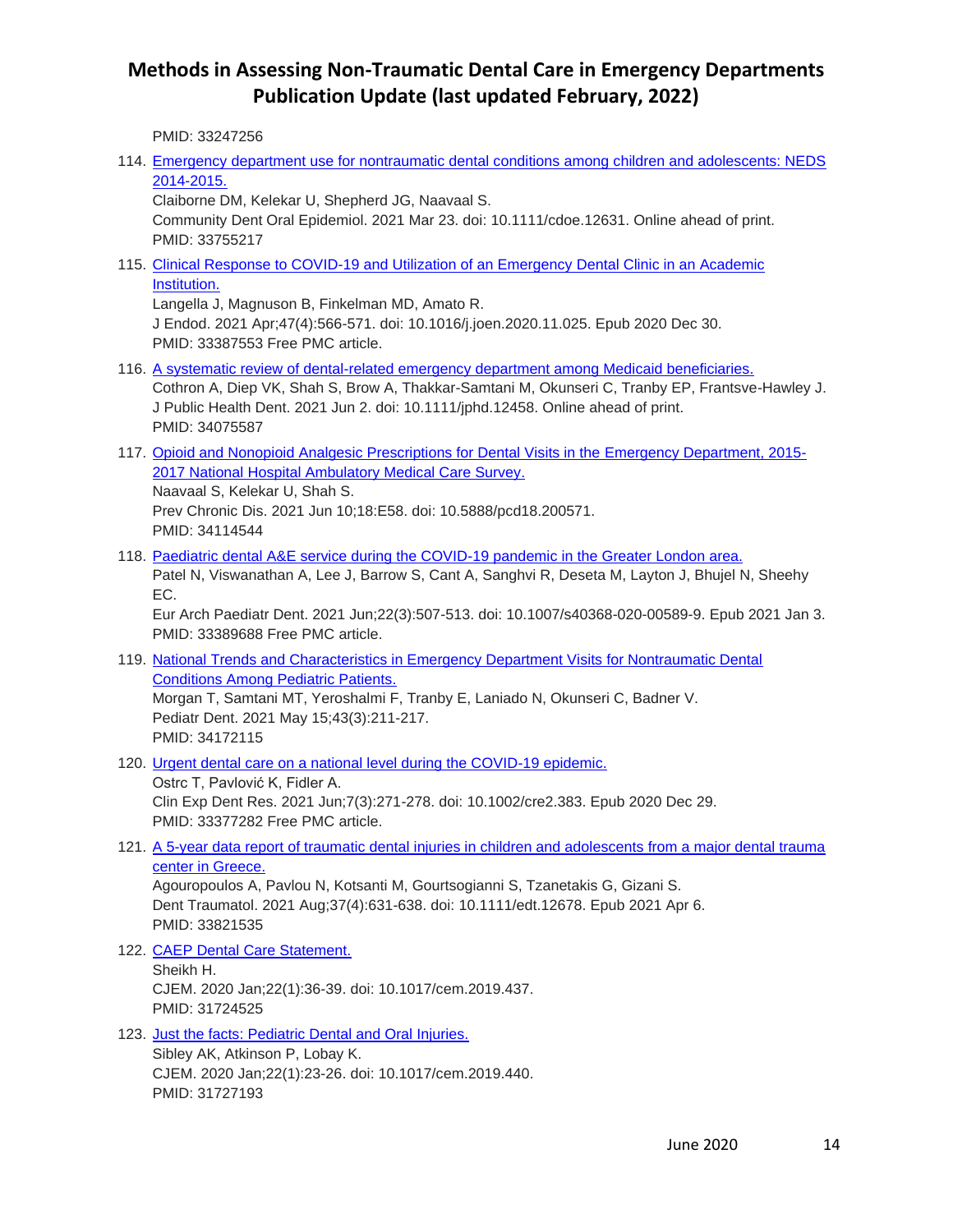124. [A state-wide study of dental comorbidities in psychiatric disorders resulting in avoidable emergency](https://pubmed.ncbi.nlm.nih.gov/34325489/)  [department presentations.](https://pubmed.ncbi.nlm.nih.gov/34325489/) Kisely S, Lalloo R. Aust Dent J. 2021 Jul 29. doi: 10.1111/adj.12870. Online ahead of print. PMID: 34325489 125. [Outcomes Associated With State Policies Enabling Provision of Oral Health Services in Medical](https://pubmed.ncbi.nlm.nih.gov/33973938/)  [Offices Among Medicaid-enrolled Children.](https://pubmed.ncbi.nlm.nih.gov/33973938/) Kranz AM, Opper IM, Estrada-Darley I, Goldstein E, Stein BD, Dick AW. Med Care. 2021 Jun 1;59(6):513-518. doi: 10.1097/MLR.0000000000001532. PMID: 33973938 126. [Prevalence of Traumatic Dental Injury in a Tertiary Care Hospital: A Descriptive Cross-sectional](https://pubmed.ncbi.nlm.nih.gov/34508455/)  [Study.](https://pubmed.ncbi.nlm.nih.gov/34508455/) Shubham S, Nepal M, Mishra R, Kandel L, Gautam N. JNMA J Nepal Med Assoc. 2021 Jan 31;59(233):31-34. doi: 10.31729/jnma.5556. PMID: 34508455 127. [Management of odontogenic cervicofacial infections presenting to oral and maxillofacial units](https://pubmed.ncbi.nlm.nih.gov/33892990/)  [during the first wave of the COVID-19 pandemic in the United Kingdom.](https://pubmed.ncbi.nlm.nih.gov/33892990/) Puglia FA, Ubhi H, Dawoud B, Magennis P, Chiu GA. Br J Oral Maxillofac Surg. 2021 Oct;59(8):875-880. doi: 10.1016/j.bjoms.2020.12.017. Epub 2021 Jan 8. PMID: 33892990 128. [Adverse events during sedation for oro-dental trauma in an Israeli paediatric emergency](https://pubmed.ncbi.nlm.nih.gov/34698441/)  [department.](https://pubmed.ncbi.nlm.nih.gov/34698441/) Bilder L, Librov S, Gutmacher Z, Pasternak I, Shavit I. Dent Traumatol. 2021 Oct 26. doi: 10.1111/edt.12716. Online ahead of print. PMID: 34698441 129. [Non-traumatic dental presentations at emergency departments in New Zealand.](https://pubmed.ncbi.nlm.nih.gov/34695097/) Smith M, Stroud C, Low M, Gibson C, Ferguson CA, Broadbent J. N Z Med J. 2021 Oct 22;134(1544):99-112. PMID: 34695097 130. [Emergency department use for nontraumatic dental conditions among children and adolescents:](https://pubmed.ncbi.nlm.nih.gov/33755217/)  [NEDS 2014-2015.](https://pubmed.ncbi.nlm.nih.gov/33755217/) Claiborne DM, Kelekar U, Shepherd JG, Naavaal S. Community Dent Oral Epidemiol. 2021 Dec;49(6):594-601. doi: 10.1111/cdoe.12631. Epub 2021 Mar 23. PMID: 33755217 131. [Trends in Health Care Utilization and Expenditures in the United States Across 5 Decades: 1977-](https://pubmed.ncbi.nlm.nih.gov/33935253/) [2017.](https://pubmed.ncbi.nlm.nih.gov/33935253/)

Mortensen K, Dean EB, French MT, Wang N, Chen J.

Med Care. 2021 Aug 1;59(8):704-710. doi: 10.1097/MLR.0000000000001557.